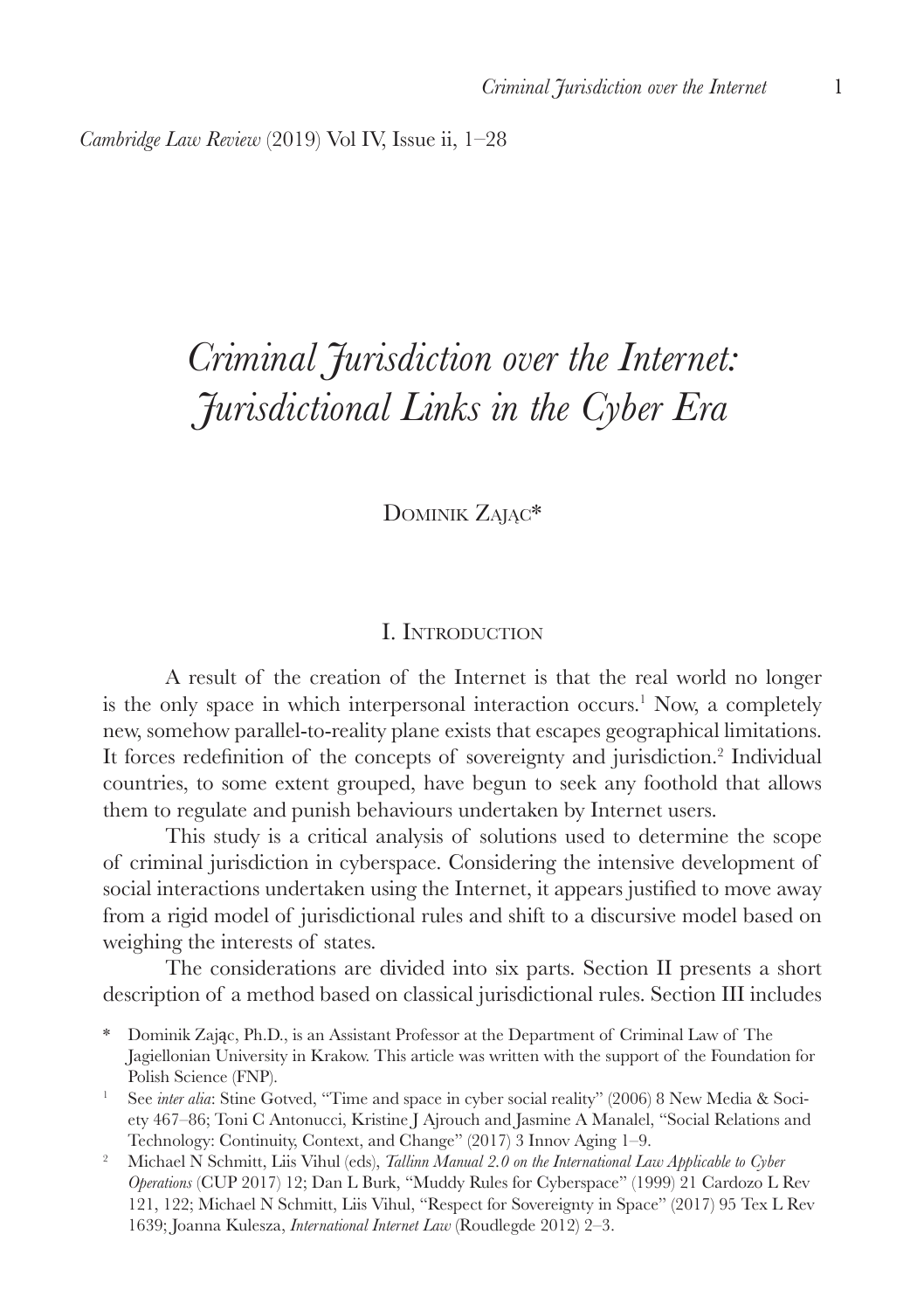a discussion of traditional approach defects, particularly considering those features that prevent the application of that traditional approach to behaviours undertaken using cyberspace. Section IV discusses an alternative method of determining scope of jurisdiction based on important elements of the social situation (jurisdictional links). Sections V and VI parts are devoted to an analysis of individual nexuses. In Section VII, the method of weighing the significance of the links is presented. This method allows granting a particular state the right to regulate or impose a penalty for a given behaviour on the Internet.

## II. Principles of jurisdiction as <sup>a</sup> traditional method of establishing jurisdiction in criminal cases

The jurisdiction principles are currently the substantive basis for making claims for regulation or penalisation.3 To demonstrate the existence of the power to legislate and enforce the law, the state relies on one of the four main jurisdictional principles: territoriality,<sup>4</sup> the active personality principle,<sup>5</sup> the passive personality principle<sup>6</sup> and the protective principle.<sup>7</sup> This catalogue is broadened in the case of competences that constitute *ius puniendi*, 8 in which the authorisations are also based on the principle of vicarious jurisdiction<sup>9</sup> and the rule of universal jurisdiction.<sup>10</sup> The above are confirmed by argumentation conducted in the context of disputes

- <sup>3</sup> Adria Allen, "Internet Jurisdiction Today" (2001) 22 Nw J Int'l L & Bus 69, 75; Ray August, "International Cyber-Jurisdiction: A Comparative Analysis", (2002) 39 ABLJ 531, 534; Christopher Kuner, "Data Protection Law and International Jurisdiction on the Internet (Part I)" (2010) 18 International Journal of Law and Information Technology 176, 188–191; Kulesza (n 2) 6.
- <sup>4</sup> Cherif M Bassiouni, *Crimes Against Humanity: Historical Evolution and Contemporary Application* (CUP 2011) 279; *"Extraterritorial criminal jurisdiction. Council of Europe"* European Committee on Crime Problems (1992) 3 Criminal Law Forum 441*,* 446.
- <sup>5</sup> Cedric Ryngaert, *Jurisdiction in International Law* (2nd Ed, OUP 2015) 89; Bassiouni (n 4) 279; Danielle Ireland-Piper, "Prosecutions of Extraterritorial Criminal Conduct and the Abuse of Rights Doctrine" (2013) 9 Utrecht L Rev 68, 74; William R Slomanson, *Fundamental Perspectives on International Law* (Wadsworth Publishing 2010) 250.
- <sup>6</sup> Ryngaert (n 5) 93; Bassiouni (n 4) 279; Geoffrey R Watson, "The Passive Personality Principle" (1993) 28 Tex Int'l LJ 1 18; Jonathan O Hafen, "International Extradition: Issues Arising under the Dual Criminality Requirement" (1992) BYU L Rev 19, 218; John G McCarthy, "The Passive Personality Principle and Its Use in Combatting International Terrorism" (1989) 13 Fordham Int'l LJ 298, 301.
- <sup>7</sup> Ryngaert (n 5) 97; Bassiouni (n 4) 279; *Extraterritorial* (n 4) 451.
- <sup>8</sup> Kai Ambos, "Punishment without a Sovereign? The Ius Puniendi Issue of International Criminal Law: A First Contribution towards a Consistent Theory of International Criminal Law" (2013) 33 OJLS 293, 297–8; Andrzej Sakowicz, *Zasada ne bis in idem w prawie karnym* (Temida2 2011) 138.
- <sup>9</sup> Ryngaert (n 5) 103; *Extraterritorial* (n 4) 452.
- <sup>10</sup> Ryngaert (n 5) 106; *The Princeton Project on Universal Jurisdiction (Program in Law and Public Affairs Princeton University 2001)* 28; Hafen (n 6) 219; Bassiouni (n 4) 280.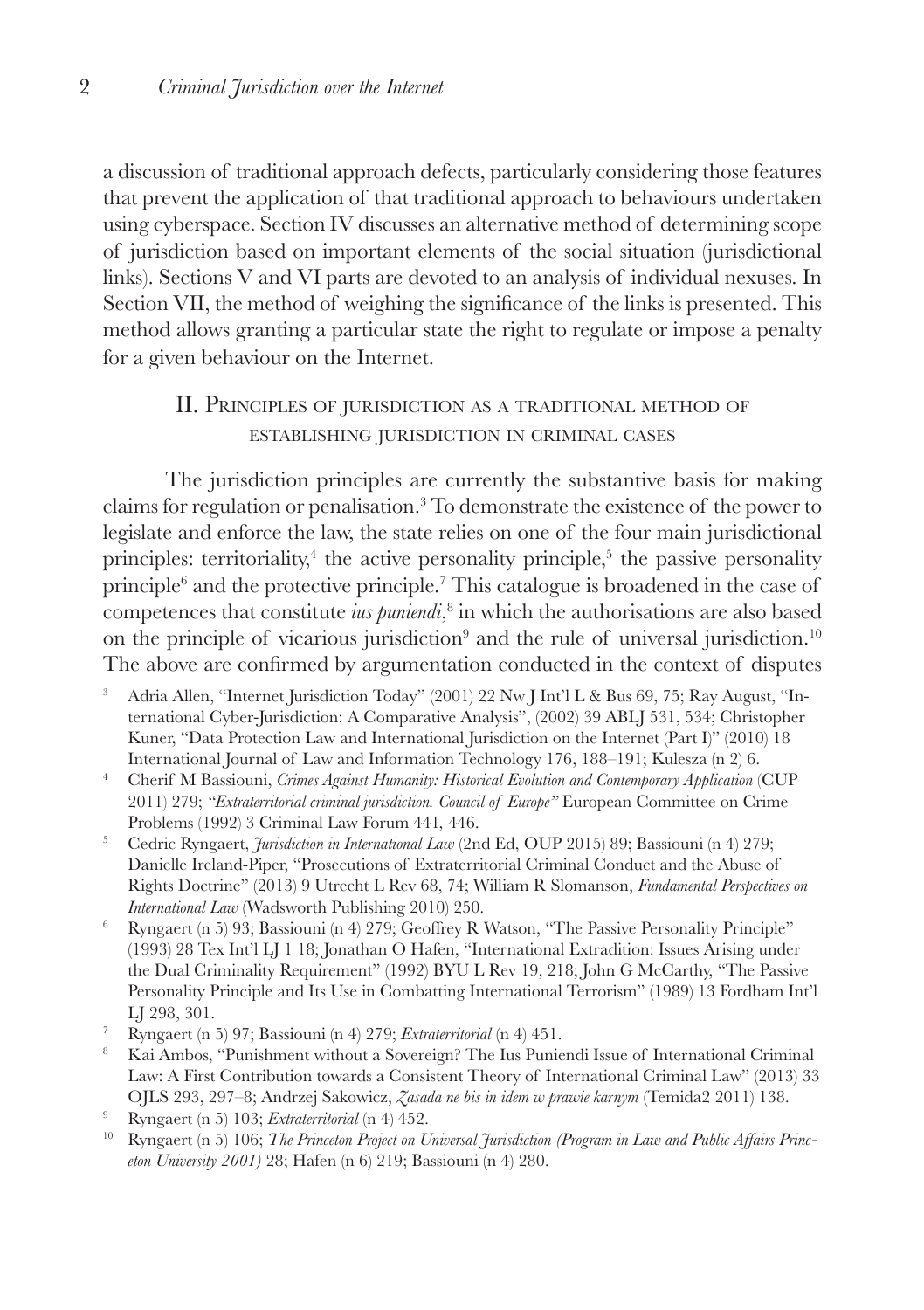over competences between countries, in which individual parties derive their rights from the facts of the application of these principles.11 Recourse to a given principle is made to justify the right to exercise state authority.

All jurisdiction principles mentioned above have evolved in the course of the historical development of international law.12 They are, in fact, of a customary nature. They refer to the bonds existing between a specific social situation and the state. Over the centuries, however, there has been a specific looping in this area. Its effects are particularly strongly felt in today's realities. Historical analysis permits advancing the thesis that the rules of jurisdiction have developed as a legal description of socially significant connections and have slowly "ossified". As social relationships evolved and new connections developed that were of great importance, no new jurisdictional rules were created; instead, there was an attempt to enter such relationships and connections into already existing content. This approach also has been applied to social situations that occur in cyberspace.

Particularly noteworthy in this context are two circumstances, the recognition of which is essential for describing the weaknesses of the classical jurisdictional model.

First, the jurisdiction rules were included in the national legal systems at a time when virtually all human activities were of a physical nature. Social situations that were regulated by law were clearly defined in space.13 The resulting consequences were characterised by a small spatial scope, which in principle was easy to predict from an ex-ante perspective. This point is evidenced by academic examples used to discuss cross-border crimes, in terms of elements such as causing

<sup>11</sup> Ellen S Podgor, "Cybercrime: Discretionalnary Jurisdiction" (2008–2009) 47 U Louisville L Rev 727, 729.

<sup>&</sup>lt;sup>12</sup> Howard J Grootes, "Territorial Jurisdiction in Cyberspace" (2002) 4 Or Rev Int'l L 17, 28; *Tallin* (n 2) 51.

<sup>&</sup>lt;sup>13</sup> Georgios I Zekos, "State Cyberspace Jurisdiction and Personal Cyberspace Jurisdiction" (2007) 15 International Journal of Law and Information Technology, 1, 20.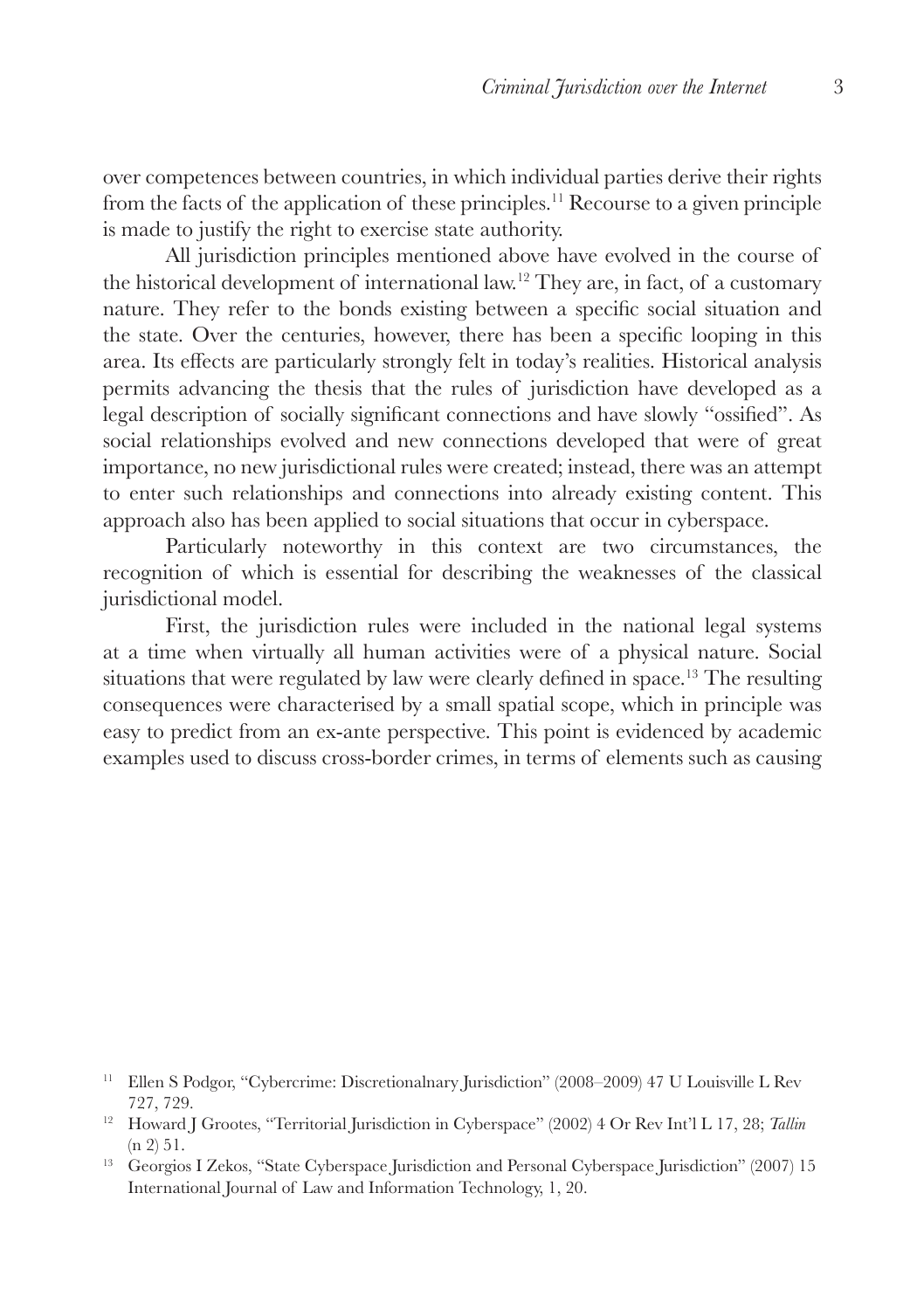a result by an archery shot.14 Cross-border was a marginal problem; therefore, it did not require the development of sophisticated, dogmatic instruments.

Second, the system of analysed principles was developed many years before the modern concept of human rights was verbalised.15 Consequently, the former does not consider the rights of the individual, which directly affects how the limits of the state's jurisdiction are determined.16 The jurisdictional principles focus on inter-state relations. The reference point here is the need for protection of the sovereignty of independent entities of international law, which has important consequences; an inter-state dispute can always be resolved ex post at the political level.17 Such a situation is unacceptable when considering an individual's right to become familiar with the content of the law in force.

## III. Defectiveness of the traditional method based on jurisdictional **PRINCIPLES**

Determining the limits of state jurisdiction based on the system of existing jurisdictional rules is currently counter-effective. Patching a leaky system by means of *ex post* political arrangements does not solve the problems that 21st century

<sup>14</sup> Eduard Treppoz, "Jurisdiction in Cyberspace" (2016) 26 Swiss Rev Int'l E L 273, 275.

<sup>15</sup> *Tallin* (n 2) 179; Wojciech Burek, *Zastrze*ż*enia do traktat*ó*w z dziedziny praw cz*ł*owieka* (Instytut Wydawczniczy EuroPrawo 2012) 45; Anne Clunan, "Redefining Sovereignty: Humanitarianism's Challenge to Sovereign Immunity" in Noha Shawki and Meacheline Cox (eds), *Negotiating Sovereignty and Human Rights: Actors and Issues in Contemporary Human Rights Politics* (Padstow 2009) 7–27; Jean L Cohen, *Globalization and Sovereignty: Rethinking Legality, Legitimacy, and Constitutionalism* (CUP 2012) 159–78; Dominik Zając, *Odpowiedzialno*ść *karna za czyny pope*ł*nione za granic*ą (KIPK and Wolters Kluwer 2017) 246; Oona A Hathaway, "International Delegation and State Sovereignty" (2008) 71 Law & Contemp Probs 115, 145–8; Stephen D Krasner, *Sovereignty: Organized Hypocrisy* (Princeton University Press 1999) 125; Robert Jackson, *Sovereignty: The Evolution of an Idea* (CUP 2007) 114–34. The above trend was reflected in the case law of the ICTY, in which it was noted: "the impetuous development and propagation in the international community of human rights doctrines, particularly after the adoption of the Universal Declaration of Human Rights in 1948, has brought about significant changes in international law, notably in the approach to problems besetting the world community. A State-sovereignty-oriented approach has been gradually supplanted by a human-being-oriented approach. Gradually the maxim of Roman law *hominum causa omne jus constitutum est* (all law is created for the benefit of human beings) has gained a firm foothold in the international community as well." – *Prosecutor v Dusko Tadic a/k/a "Dule", Decision on the Defence Motion or Interlocutory Appeal on Jurisdiction, Decision of 2 October 1995, <*http://www.icty.org/x/ cases/tadic/acdec/en/51002.htm*>* (accessed 5 November 2018).

<sup>&</sup>lt;sup>16</sup> Greg Y Sato, "Should Congress Regulate Cyberspace" (1997) 20 Hastings Comm & Ent LJ 699, 716–7.

<sup>&</sup>lt;sup>17</sup> Jedynie jako przykład wskazac należy tutaj na sprawe Cuttinga – see John B Moore, *Report on Extraterritorial Crime and the Cutting Case* (United States Department of State 1887).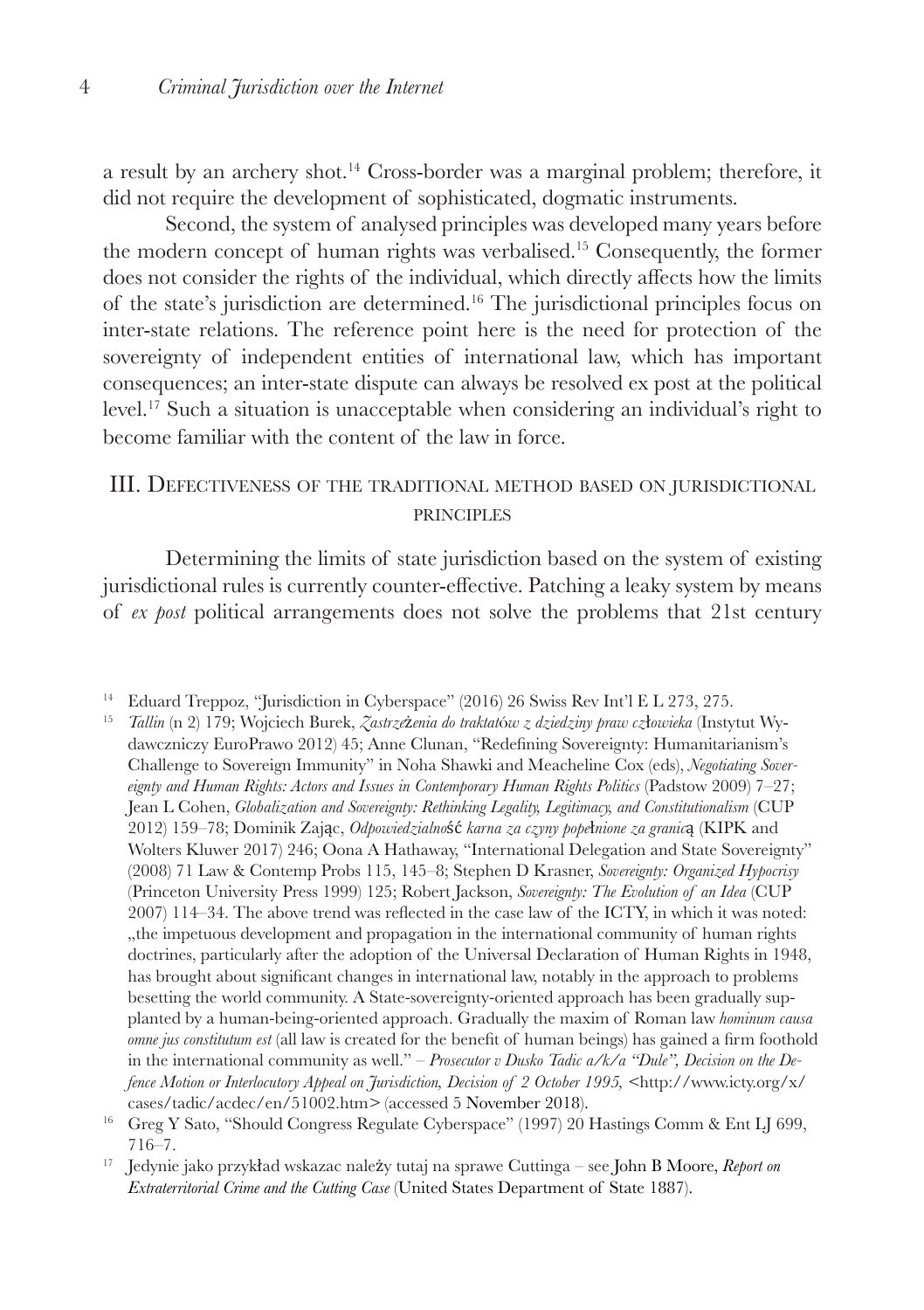societies face in this respect.<sup>18</sup> Two major defects exist in the traditional system. First, recourse to jurisdictional rules does not allow for a categorical *ex ante* determination, *i.e.*, at the moment of making decisions about a given behaviour, of the content of the norm binding the perpetrator. Second, it is not possible to sensibly weigh these principles and, consequently, to determine the content of the law in force.

A. Lack of recognisability of the jurisdictional basis at the moment of action or omission of individual

Traditional jurisdictional rules describe the powers of the state without a consistent separation between prospective and responsive competences.19 The first group of competences decide on the possibility of shaping future behaviour of perpetrators.20 The second group allow punishing the individual in the case of breaking the law, which regulates his or her behaviour.<sup>21</sup>

The first group includes the competence to set regulatory norms.<sup>22</sup> Thus, the state influences how people behave, indicating, for example, that one should move to the right side of the road and should not download illegal software from the network. This competence is prospective because it is not an answer to a past event but rather is supposed to model future behaviour. The second group includes the right to punish. It has a responsive character and allows only a subsequent reaction to a past event (crime). For the modelling of future behaviours to be possible, it must be possible to determine the content of the standard binding the entity at the moment of action or omission.23 The criterion of the application of a norm in space must therefore be based on an element of social situations that is recognisable *ex ante*.

Not all of the proposed rules meet the above criteria. Some of them refer, for example, to the place in which the effects of behaviour or financial gain occur.<sup>24</sup>

- <sup>18</sup> Edward Lee, "Rules and Standards for Cyberspace" (2002) 77 Notre Dame L Rev 1275, 1279, 1281; Kulesza (n 2) 30; Zekos (n 13) 15; Jennifer Daskal, "Borders and Bits" (2018) 79 Vand L Rev 179, 222; Jennifer Daskal, "The Un-Territoriality of Data" (2015) 124 Yale L J 326, 330; Uta Kohl, *Jurisdiction and the Internet* (CUP 2007) 59.
- <sup>19</sup> *Extraterritorial* (n 4) 458. The document indicates the following: "Legislative jurisdiction and judicial jurisdiction coincide in the case of criminal law. The national courts apply, in principle even with respect to offences which may have been committed outside national territory".
- <sup>20</sup> Edward Lee (n 18) 1314; C Alchourron, E Bulygin, *Normative Systems,* (Springer 1971) 42.
- <sup>21</sup> Hans Kelsen, "The Pure Theory of Law and Analytical Jurisprudence" in *What is Justice? Justice, Law and Politics in the Mirror of Science* (University of California Press 1971) (1957) 275.
- <sup>22</sup> Zhang Xinbao, Xu Ke, "A Study on Cyberspace Sovereignty" (2016) 4 China Legal Sci 33, 59.

<sup>24</sup> Ryngaert (n 5) 76; Hafen (n 6) 216; *Extraterritorial* (n 4) 446; Treppoz (n 14) 279.

<sup>23</sup> Kohl (n 18) 116.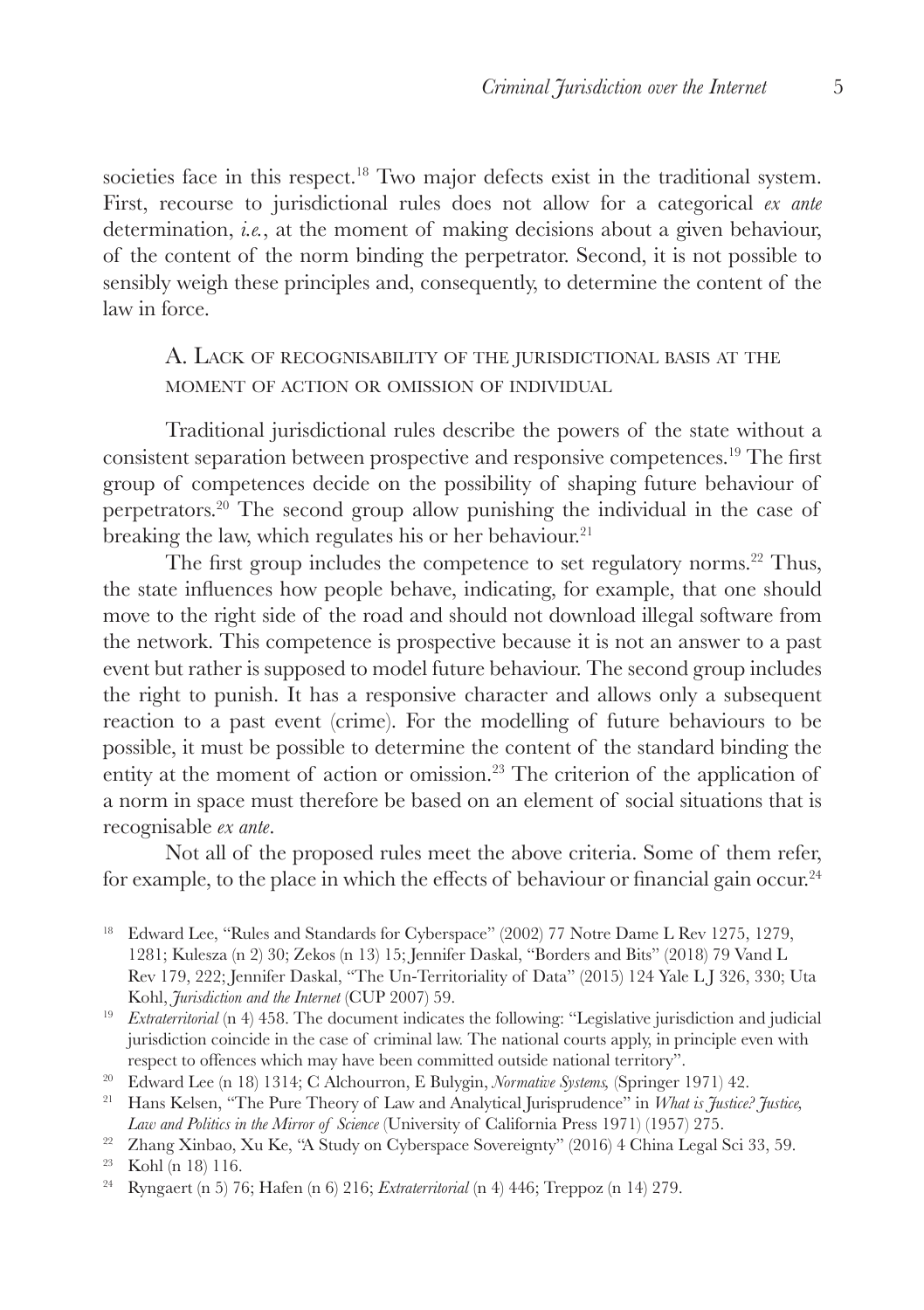Considering the nature of these circumstances, the perpetrator might not even be able to predict whether the effects will occur in the geographical space of another state.

The inability to recognise the content of the norm at the moment of action excludes the possibility of its use in the process of assessing the behaviour of the perpetrator. This limitation not only results from the principle of *nullum crimen sine lege*<sup>25</sup> but also finds a deeper practical justification. It is impossible to require a certain behaviour from someone but at the same time not give him a chance to recognise what the behaviour should be. Therefore, at the level of defining the scope of competence for standardisation, it is necessary to reject all of those jurisdictional principles that are based on future and uncertain circumstances.

#### B. Lack of possibility to weigh the principles of jurisdiction

Even when, based on the realities of a given social situation, it is possible to determine which jurisdictional principle is applicable, doing so will not eliminate the conflict of jurisdiction.26 In international law, there is no universally accepted hierarchy in this respect.<sup>27</sup> In the case of the Lotus tanker,<sup>28</sup> the Permanent Court of International Justice has unequivocally indicated that the only circumstance limiting the state's exercise of competence is the sovereignty of other states and

<sup>&</sup>lt;sup>25</sup> Mohamed Shahabuddeen, "Does the Principle of Legality Stand in the Way of Progressive Development of Law?" (2004) 2 J Int'l Crim Just 1007, 1008; Franz von Liszt, "The Rationale for the Nullum Crimen Principle" (2010) 5 J Int'l Crim Just 1010.

<sup>26</sup> Jack L Goldsmith, "Against Cyberanarchy" (1999) 40 University of Chicago Law Occasional Paper, 1, 16.

<sup>27</sup> Ryngaert (n 5) 271; Florian Jessberger, W Kaleck, *Concurring Criminal Jurisdictions under International*  Law, The European Center for Constitutional and Human Rights (ECCHR), <https://www.ecchr.eu/ fileadmin/Gutachten/Expert\_Opinion\_Concurrent\_Jurisdictions\_en\_Verantwortung\_Voelkerstraftaten.pdf> (accessed 5 November 2018); *General principles of international criminal law, ICRC Advisory Service on International Humanitarian Law,* <https://www.icrc.org/eng/assets/files/2014/ general-principles-of-criminal-icrc-eng.pdf> (accessed 5 November 2018), 1; *Tallin* (n 2) 56.

<sup>&</sup>lt;sup>28</sup> Lotus Case, Publications of the Permanent Court of International Justice. Series A.-No. 70, September 7th, *1927, Collection Of Judgments, The Case of the S.S. LOTUS, <*https://www.icj-cij.org/files/permanent-court-of-international-justice/serie\_A/A\_10/30\_Lotus\_Arret.pdf*>* (accessed 5 November 2018); Schmitt and Vihul (n 2) 1650.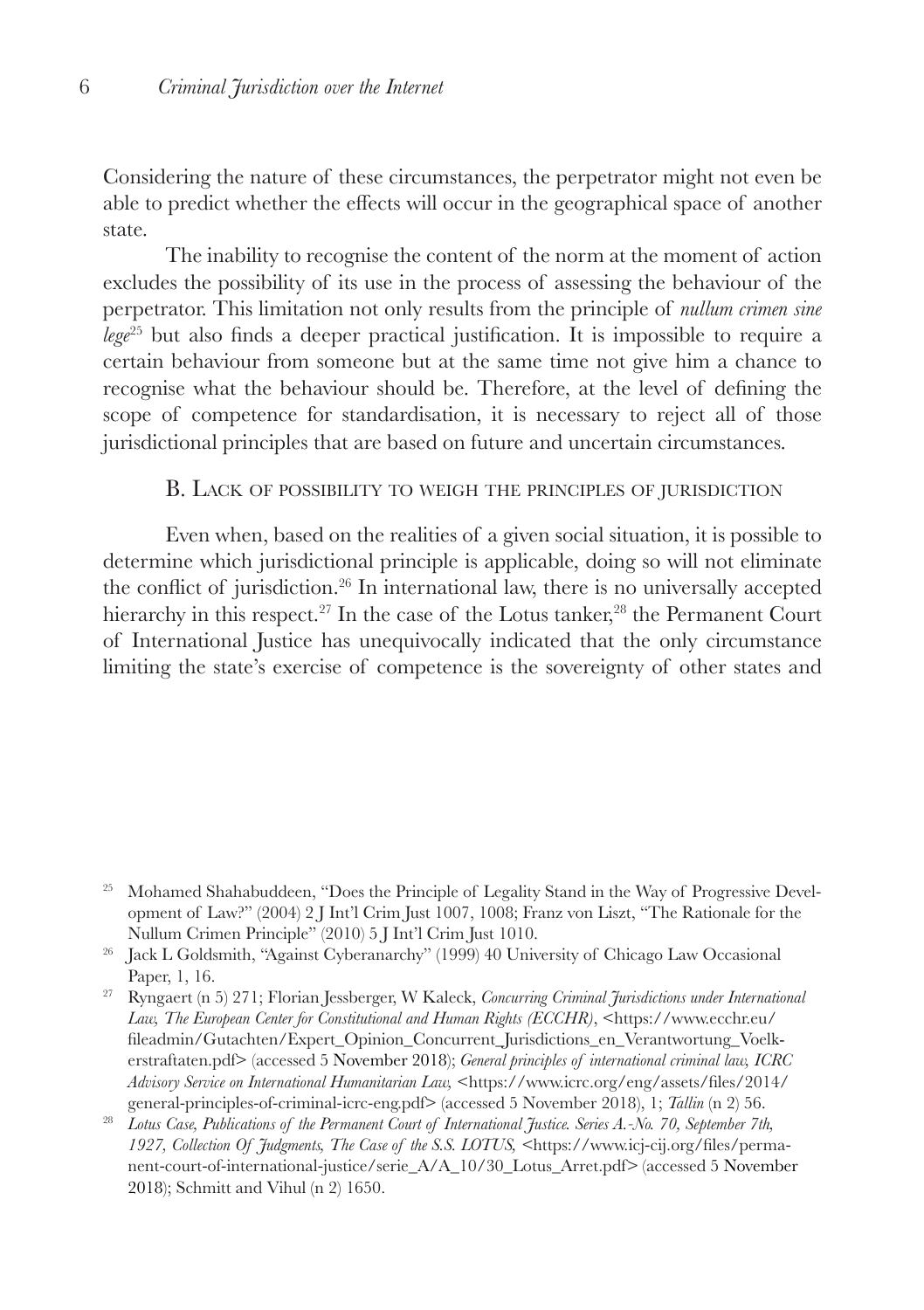the binding norms of international law.29 In practice, this ruling means that in the event of a conflict of jurisdiction, diplomatic pressure and the speed of the state's actions are crucial. There are no precise criteria that would allow us to clearly state which country has a stronger power to regulate. The victim of the above situation is first an individual who remains in a situation of uncertainty—even when it is determined which jurisdictional principles apply to his or her activity. A person who resides in the territory of Germany who downloads data protected by copyright from a site whose content is stored on servers located in the United States will thus not be able to determine which law is binding on him or her. Moreover, to demonstrate their own competence in the field of regulation and criminalisation of behaviour, both Germany and the US will invoke the principle of territoriality in its objective variant.30

Thus, application of the traditional jurisdictional principles does not allow for the resolution of the fundamental problems associated with the method of attributing responsibility for crimes of a cross-border nature.

## IV. Jurisdictional links as arguments for the existence of state **COMPETENCE**

In the doctrine of international law, the thesis according to which state competences are limited only by the sovereignty of other entities and the binding norms of international law is commonly accepted.<sup>31</sup> It is most clearly expressed in the Lotus judgment already discussed. These powers of the state are derived from sovereignty. From the perspective of the present study, the most important of them

<sup>29</sup> *Lotus Case* (n 28): "It does not, however, follow that international law prohibits a State from exercising jurisdiction in its own territory, in respect of any case which relates to acts which have taken place abroad, and in which it cannot rely on some permissive rule of international law. Such a view would only be tenable if international law contained a general prohibition to States to extend the application of their laws and the jurisdiction of their courts to persons, property and acts 'outside their territory, and if, as an exception to this general prohibition, it allowed States to do so in certain specific cases. But this is certainly not the case under international law as it stands at present. Far from laying down a general prohibition to the effect that States may not extend the application of their laws and the jurisdiction of their courts to persons, property and acts outside their territory, it leaves them in this respect a wide measure of discretion which is only limited in certain cases by prohibitive rules; as regards other cases, every State remains free to adopt the principles which it regards as best and most suitable". See also: Ryngaert (n 5) 22–6; Christopher Greenwood, "Sovereignty: A View from the International Bench" in Richard Rawlings, Peter Leyland and Alison Young, *Sovereignty and the Law: Domestic, European and International Perspectives* (OUP 2013) 258; Roman Kwiecień*, Teoria i filozofia prawa mi*ę*dzynarodowego* (Difin 2011) 115. <sup>30</sup> *Extraterritorial* (n 4) 446; Hannah L Buxbaum, "Territory, Territoriality, and the Resolution of

Jurisdictional Conflict" (2009) Articles by Maurer Faculty, Paper 132, 642; David G Post, "Against "Against Cyberanarchy" (2002) 17 Berkeley Tech LJ 1365, 1381; Daskal, The Un-Territoriality (n 18) 326; Kohl (n 18) 11.

<sup>31</sup> Zając (n 15) 73.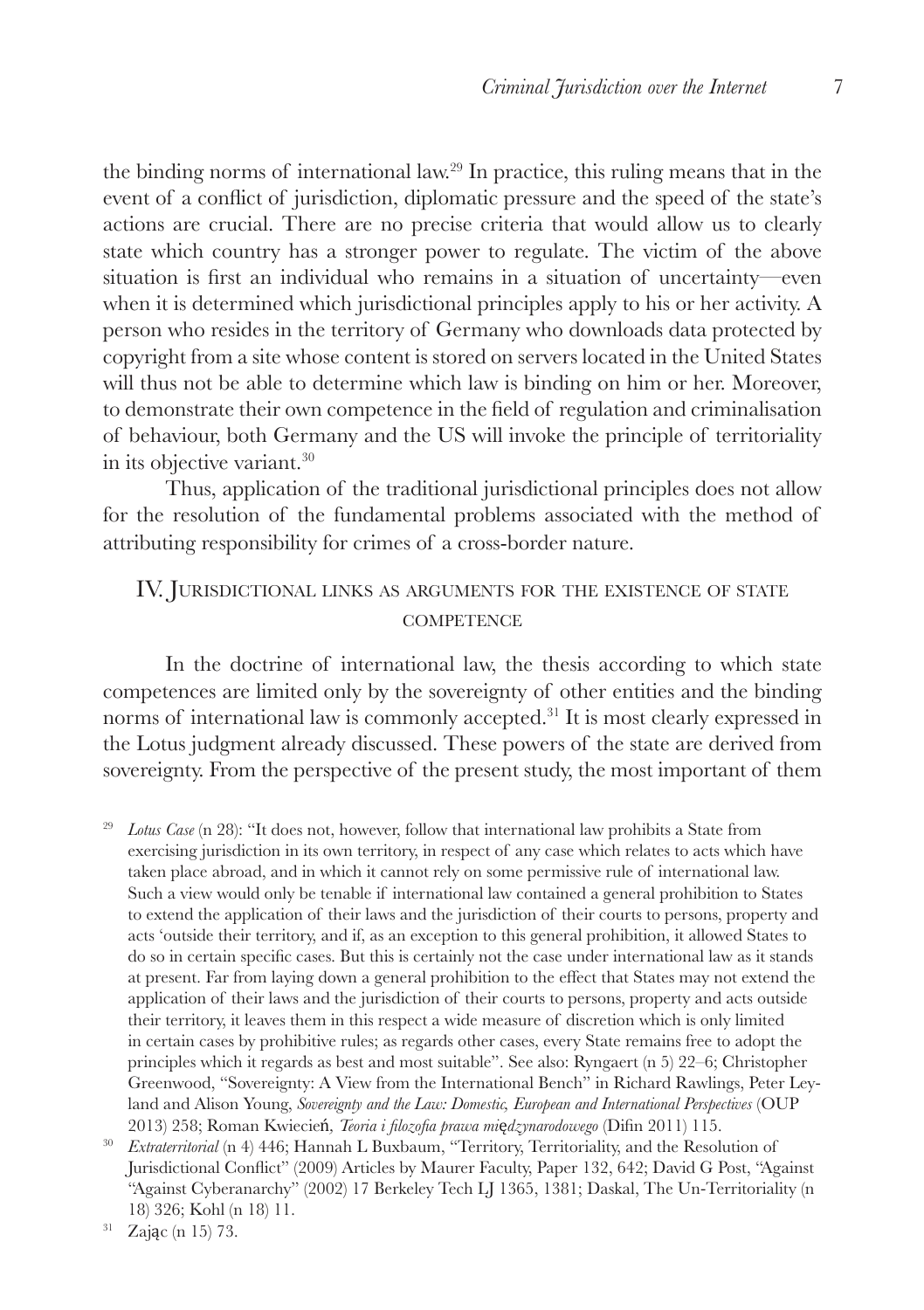are the right to regulate behaviours<sup>32</sup> and the right to impose punishment on an individual.33 Together, they constitute the law of punishment (*ius puniendi*).34 The state can prohibit specific behaviour under the threat of punishment (regulatory aspect *ius puniendi*) and punish a person breaking this prohibition (repressive, procedural aspect of *ius puniendi*). The two competences are coupled together such that the imposition of punishment is possible only when the behaviour of the offender constitutes a violation of the law binding him or her at the moment and place of action or omission.

To effectively enforce the law, the state tries to show that a given social situation influences the interpersonal relationships under its protection.<sup>35</sup> This approach is the surest means of avoiding the accusation that its actions interfere with the sphere of exclusive rights of other states. If a given situation is connected, even non-exclusively, with the X-state, then it cannot be said that the state of Y has exclusive power over it. For this purpose, the state refers to the existence of certain elements of social situations which, from the perspective of international law, testify to the relationship that exists between them and the social situation. These elements  $(e.g.,$  territory and citizenship) are referred to as jurisdictional links.<sup>36</sup> They form the basis for validation arguments (regulatory aspect) and penalisation arguments (repressive aspect). The more important the relationship becomes the stronger will be the state's claim to set the norm or punish violation of the law.

In addition to the interests of particular states, in the process of defining the limits of spatial effectiveness of norms, it is necessary to consider the individual's rights. The individual has its own interests, the existence of which has been recognised and which are protected by the international system of human rights protection.37 Therefore, these interests must be considered in the frames of the

- <sup>32</sup> Willis L M Reese, "Legislative Jurisdiction" (1978) 78 Colum L Rev 1587; Austen L Parrish, "Evading Legislative Jurisdiction" (2013) 87 Notre Dame L Rev 1673, 1677; John H Knox, "A Presumption Against Extrajurisdictionality" (2010) 104 Am J Int'l L 351, 355; John H Knox, "Legislative Jurisdiction, Judicial Canons, and International Law" (2009) 100 Wake Forest Univ Legal Studies Paper No. 1349127, 2.
- <sup>33</sup> Anthony Duff, "Responsibility, Citizenship and Criminal Law" in Anthony Duff & Suart Green (eds), *Philosophical Foundations of Criminal Law* (OUP 2011) 127.
- <sup>34</sup> *Extraterritorial* (n 4) 456; Tomasz Ostropolski, *Zasada jurysdykcji uniwersalnej* w *prawie mi*ę*dzynarodowym* (Instytut Wydawczniczy EuroPrawo 2008) 20; Michał Płachta, Jurysdykcja państwa w sprawach karnych wobec cudzoziemców (1992) 111/112 Studia Prawnicze 98.

- <sup>36</sup> Treppoz (n 14) 275; Marek Wasiński, Jurysdykcja legislacyjna państwa w prawie międzynarodowym publicznym, (2002) 673 Państwo i Prawo 56, 61; Knox, Legislative (n 32) 102; Kohl (n 18) 15.
- <sup>37</sup> Hathaway (n 15) 146; Cohen (n 15) 178–9; Alette Smeulers and Fred Grünfeld, *International Crimes and Other Gross Human Rights Violations: A Multi- and Interdisciplinary Textbook* (Brill Nijhoff 2011) 7; Jackson (n 15) 124.

 $35$  Kohl (n 18) 20.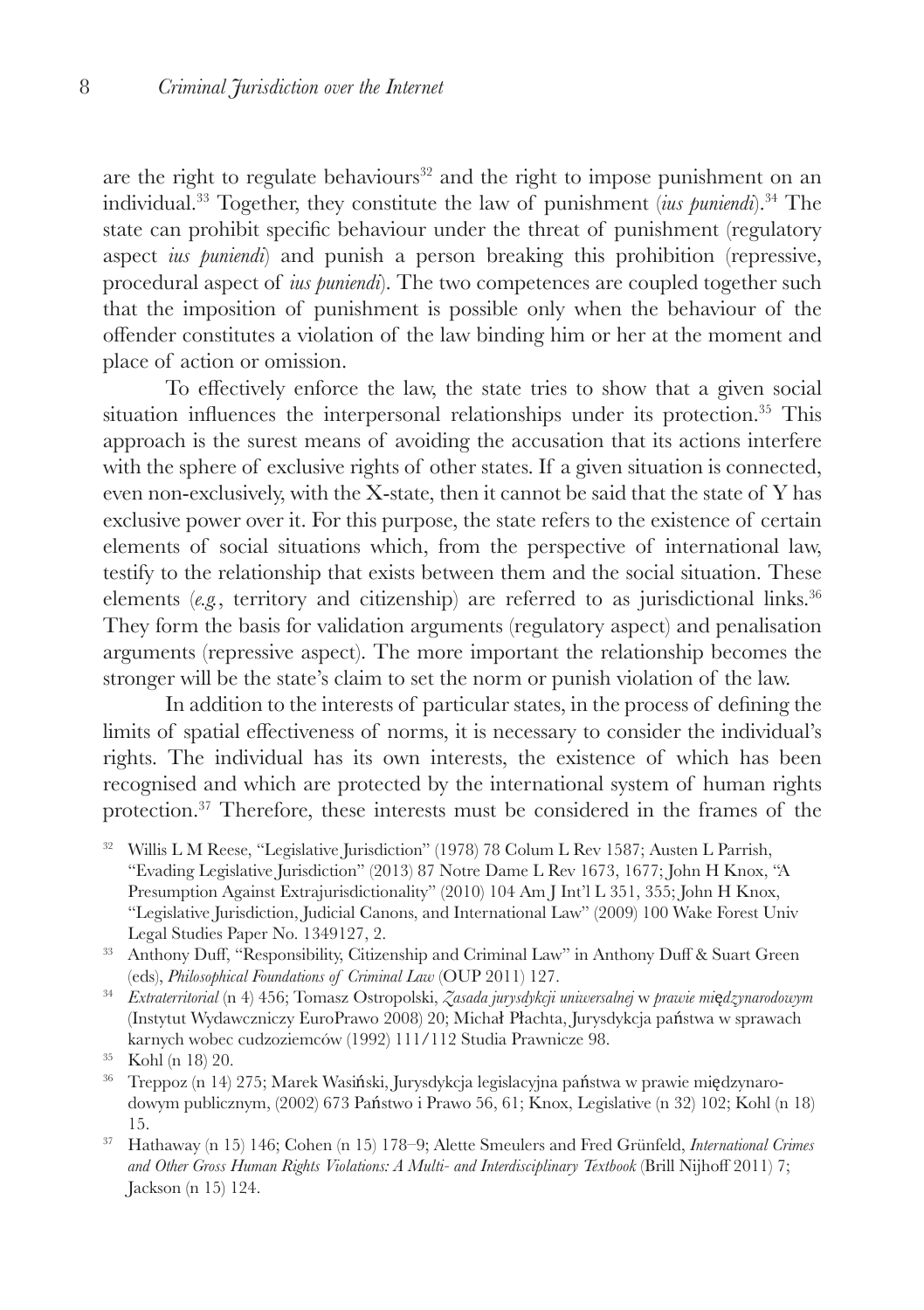validation and penalisation discourses. The individual has the right to become acquainted with the content of the binding law. He or she has also a right to act within the limits of a compatible legal system.<sup>38</sup> Any ambiguity with respect to the validity of standards cannot have negative consequences for the individual. This requirement is particularly emphasised in the case of criminal law regulations. To this extent, the values protected by human rights are the basis of negative validation or penalisation arguments. They do not support the claim of any sovereign entity, but only block some of them—in the event of their being contrary to the content of human rights.

Only the joint consideration of positive and negative penalisation and validation arguments allows us to determine whether a given country has the power to regulate a given social situation or to punish a violation of law.

## A. Concept of jurisdictional links and the specificity of behaviour undertaken in cyberspace

The discursive approach<sup>39</sup> outlined above can be successfully applied in defining the limits of state authority over the behaviour of the Internet. To this end, certain specific features of social situations that occur in cyberspace are considered.

The central point for considering the scope of jurisdiction of a state is the individual's behaviour and its consequences, $40$  referred to collectively as the social situation. Such a "social situation" is a phenomenon occurring in a space-time composed of many elements. Some of them can constitute a relationship between the social situation and the state (they are referred to above as jurisdictional links). The implementation of the behaviour using the Internet does not modify the above

<sup>38</sup> Beth Van Schaack, "Crimen Sine Lege: Judicial Lawmaking at the Intersection of Law and Morals" (2008) 97 Geo LJ 119, 172–88; Shahram Dana, "Beyond Retroactivity to Realizing Justice: A Theory on the Principle of Legality in International Criminal Law Sentencing" (2008–2009) 99 J Crim L & Criminology 857, 867.

<sup>39</sup> Andrzej Grabowski, *Juristic Concept of the Validity of Statutory Law A Critique of Contemporary Legal Nonpositivism* (Springer 2013) 455.

<sup>&</sup>lt;sup>40</sup> The perception of the Internet network as a separate space should be rejected—this approach does not explain anything, at the same time making it difficult to rationally assess the relationship between behaviour and the state seeking to normalize or punish. In the literature, it is rightly recommended to move away from the metaphor of "space" for Internet infrastructure. On the basis of this study, the term "cyberspace" is used only as a shorthand, describing the social situations that are undertaken with the usage of the Internet infrastructure. See Dan Hunter, "Cyberspace as Place and the Tragedy of the Digital Anticomons" (2003) 91 California Law Review 439, 447–52; Treppoz (n 14) 280.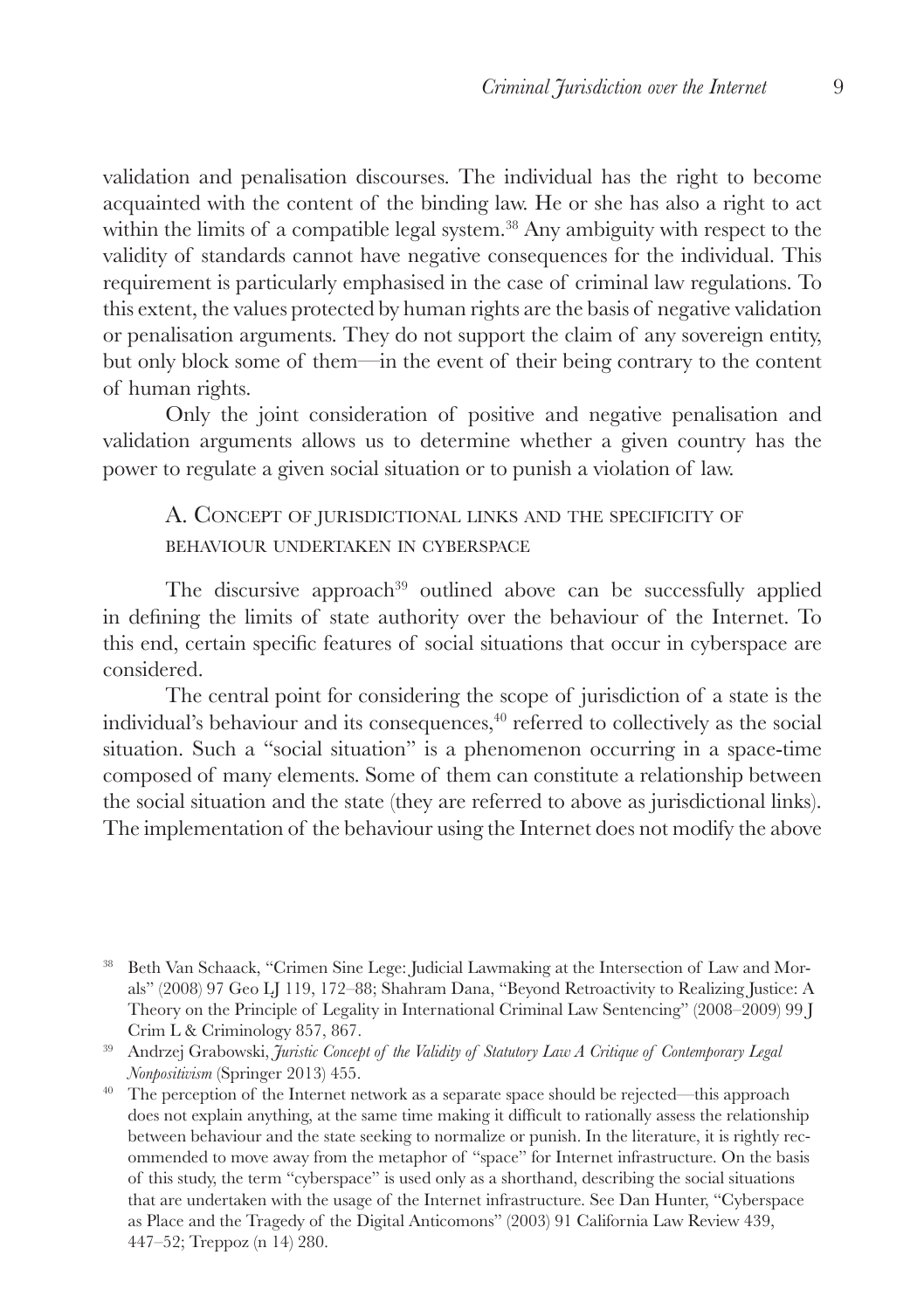perspective.41 Additionally, in the case of Internet crimes, the state's competences are limited to exerting a specific influence on the behaviour of individuals. The point of reference is not cyberspace<sup>42</sup> but rather the social situation—or, more broadly, the crime in which the individual takes part. Cyberspace as such is not subject to regulation—just as the seas are not regulated—but rather only the behaviour of seafarers sailing on ships.43

The use of cyberspace for undertaking behaviours, however, results in the transformation of the social meaning of the elements of a social situation that constitutes jurisdictional links. It is possible to indicate here three important modifications.

First, as a rule, in the case of cybercrimes, the physical location of the perpetrator is different from where the socially significant effect of their operation occurs.44 In the pre-Internet era, the behaviour of the perpetrator affected above all the people around him. Hence, the territory in which he undertook the behaviour was a very important jurisdictional link. Currently, the fact of commission might be invisible to nearby surroundings. A link in the form of the place that a behaviour occurs therefore loses its significance.

Second, the range of the social effects of crime is now widening, becoming available to a wide and undefined number of potential recipients.45 An example is that placing illegal software on a public Internet server has social effects in many

- <sup>41</sup> Such approach is widely represented in the literature. See *inter alia*: Goldsmith (n 26) 32: "Transactions in cyberspace involve real people in one territorial jurisdiction either (i) transacting with real people in other territorial jurisdictions or (ii) engaging in activity in one jurisdiction that causes real-world effects in another territorial jurisdiction. To this extent, activity in cyberspace is functionally identical to transnational activity mediated by other means, such as mail or telephone or smoke signal.". See also: Joel P Trachtman, "Cyberspace, Sovereignty, Jurisdiction, and Modernism" (1998) 5 Indiana Journal of Global Legal Studies 561*,* 568. In opposition, see: Post (n 30) 1365.
- <sup>42</sup> There is also a different approach in the literature, see, among others: Zekos (n 13) 1–2.
- <sup>43</sup> The metaphor of the sea is very often used to describe cyberspace, see, among others: Treppoz (n 14) 273–4; Kohl (n 18) 40; Kulesza (n 2) 19.
- <sup>44</sup> Michael E O'Neil, "Old Crimes in New Bottles: Sanctioning Cybercrime" (2009) 9 Geo Mason L Rev 237 263.
- <sup>45</sup> Zekos (n 13) 6; Mike Keyser, "The Council of Europe Convention on Cybercrime" (2003) 12 J Transnational Law & Policy 287, 294.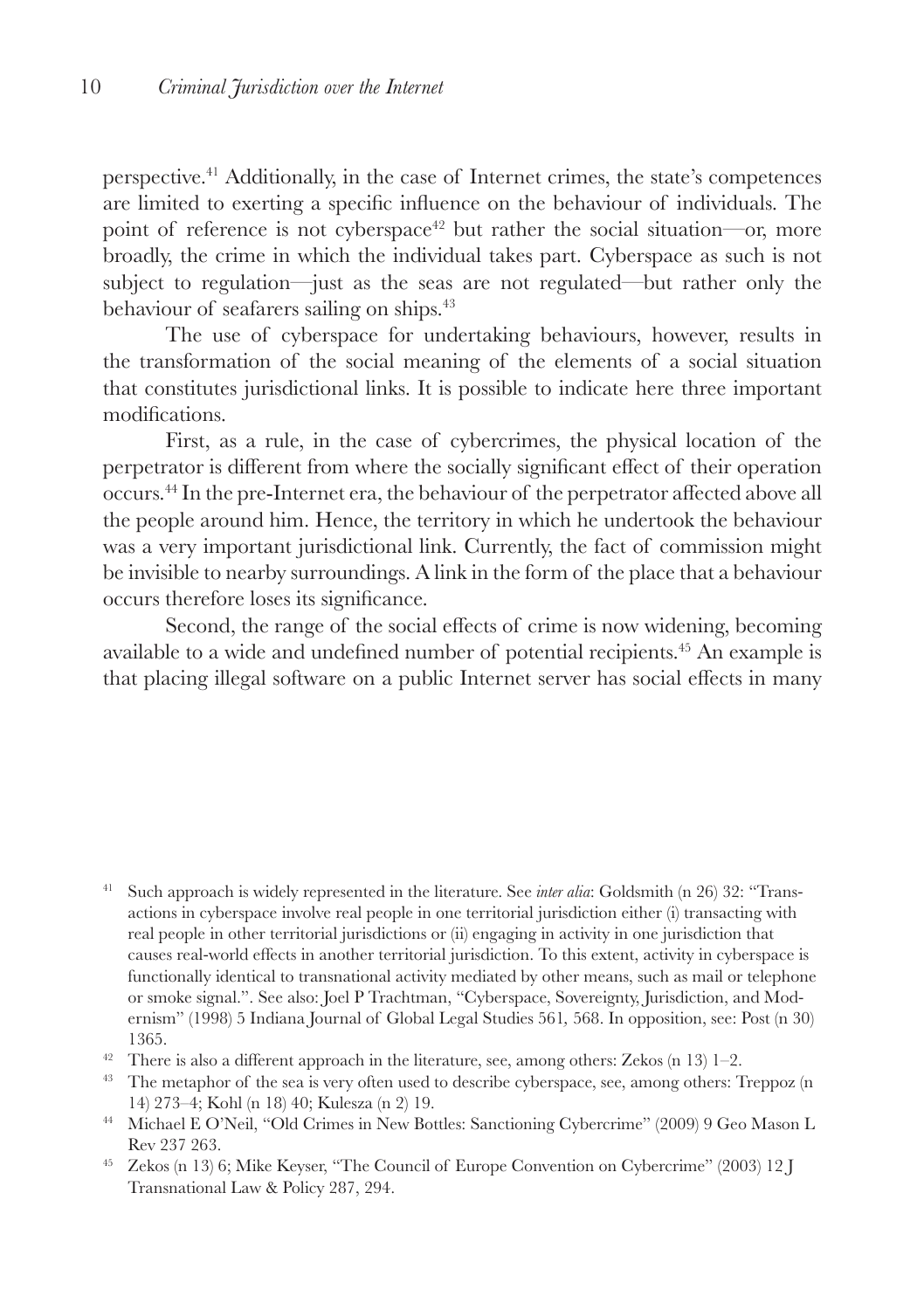countries. This example, in turn, entails a situation in which many states can exert a claim to regulate or impose punishment for the behaviour of the individual.

Third, a characteristic feature of the behaviours undertaken on the Internet is the lack of predictability of the range of consequences and of their multiple locations.

The change in the spatial scope of the social effect of the perpetrator's behaviour and the unpredictability of this scope entail the modification of the scope of state competences.<sup>46</sup> The state claims the right to regulate or punish a given behaviour due to the influence that this behaviour has on social relationships covered by the protection of that state. Although in the pre-Internet era, the physical presence of the perpetrator determined the extent of such influence, physical presence has marginal significance at present.

In the course of the validation and penalisation discourse, traditional arguments (*e.g.*, referring to the place of behaviour) and characteristics for online realities (*e.g.*, based on the location of the server) are intertwined with each other. All of them must be evaluated from the perspective of the interests they describe. Thus, one can formulate reasonable arguments— subject to weighing and considering the interests of both states and individuals—in isolation from rigid jurisdiction rules.

The adoption of the above approach appears justified for two reasons.

First, in the absence of a set hierarchy of jurisdictional principles, entering individual elements of the social situation into their content is pointless. Doing so only leads to the blurring of the differences between important and negligible social interests. At the same time, it does not constitute any added value.

Second, one cannot lose sight of the issue considered here, which concerns the power of the state over the individual. The discursive approach allows for the inclusion of negative arguments based on the values recognised by international law, which are protected by human rights.

The use of a single category (an interest) instead of many jurisdictional principles allows for the construction of universal and more-flexible validation and penalisation arguments. Determining the interests that underlie such arguments enables the meaningful weighing of such arguments. Bearing in mind the above, it appears necessary to transfer the analysis from the level of principles to the level of jurisdictional links (interests).

Further considerations are addressed from the perspective of the two functions that these links perform in the process of introducing and enforcing penal regulations. First, from the perspective of competence to legislate (legislative jurisdiction), they are elements of validation arguments decisive for the effectiveness

<sup>46</sup> See *inter alia* Daskal, Borders (n 18) 185–6.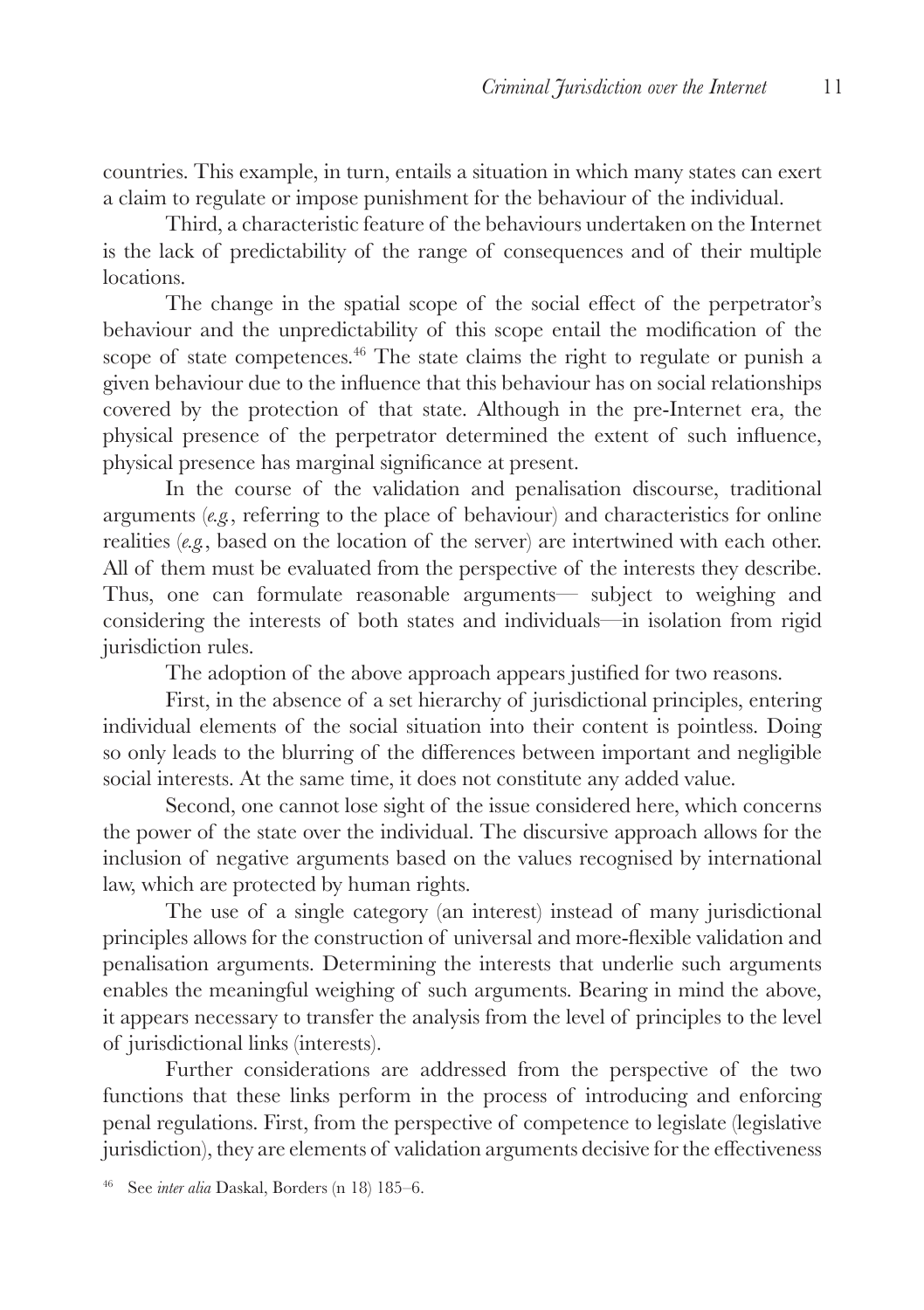of norms binding the individual. Second, in terms of the right to enforce the law (*ius puniendi sensu stricto*), they justify extending court jurisdiction to the perpetrator and imposing a penalty on him under the majesty of law. Such distinction is important because in the doctrine of criminal law, the distinction between the validation and penalisation arguments is often omitted. This omission, in turn, results in the transfer of structures based on the fiction of the place committing the act (effective territoriality)—which constitutes an element of penal argumentation—to the plane of validation.

#### B. Jurisdictional links as validation arguments

A feature of a legal norm is validity.<sup> $47$ </sup> The fact that the standard is in force implies an obligation of the individual to proceed in a certain manner, as described in the standard. The question of whether (and to what extent) a given sentence of a directive character is binding is determined by the validation grounds (arguments).48 Indication can be made here to establish a norm in accordance with the procedure, $49$  but also—most important from the perspective of the considerations discussed here—acting within the limits of the competence of the state.50 Such limits are defined precisely by referring to jurisdictional links.

To regulate a given social situation, the legislator uses the following (simplified) argumentation.

- 1. A potential social situation X is characterised by a connection with the state of Y either because the individual performing the behaviour is a citizen of state Y; because behaviour leads to interaction with the citizens of state Y; or because the place of behaviour is the territory of state Y.
- 2. Hence, the potential social situation of X remains within the competence of the State of Y.
- 3. Thus, state Y has the right to regulate how the individual shall behave in the potential social situation of X.

To make a reasonable decision about the spatial scope of the norm, it is necessary to construct such a validation argument, which is effective at least when

- <sup>48</sup> Grabowski (n 39) 445; Zając (n 15) 38. <sup>49</sup> Grabowski (n 39) 489.
- 
- <sup>50</sup> Zając (n 15) 39.

<sup>47</sup> Kelsen (n 21) 267.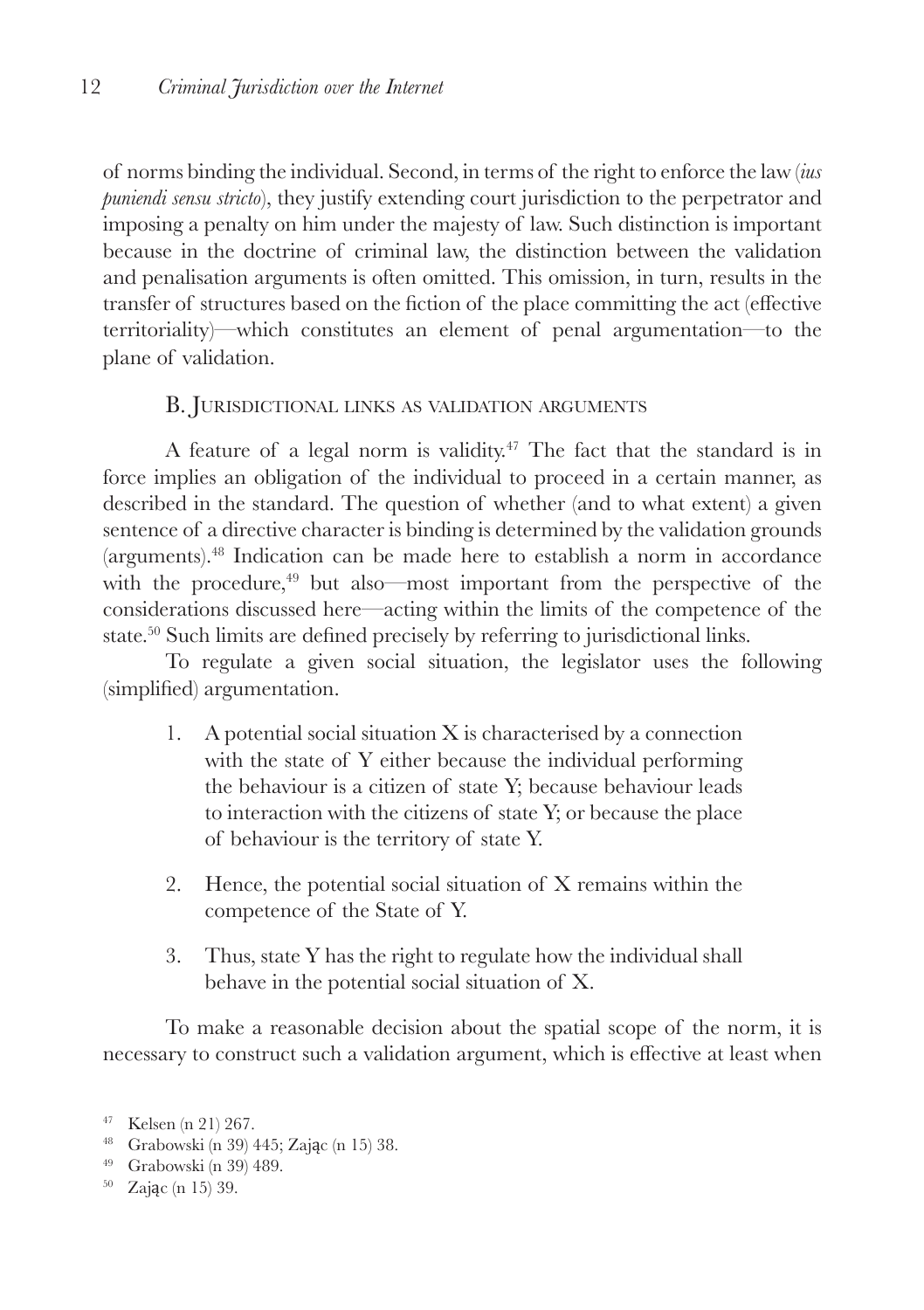the perpetrator behaves.<sup>51</sup> Because the norm is to provide specific instructions to an individual, its content cannot remain undefined for the moment of action or omission. Enforcement of law against an individual is not meant to build the state's international position but rather to regulate social relationships. Such an approach translates directly into the criteria for the admissibility of validation arguments raised in the discourse. They can only be based on circumstances that are recognisable to a model citizen at the time of his or her behaviour.

Recognition does not mean, however, the existence of such a circumstance at the moment of action or omission. In practice, however, it is occasionally possible to predict future interference that will occur with high certainty. This accuracy will occur in two cases.

First, the perpetrator acting outside the territory of state X makes a targeted attack on objects located in its territory.52 For example, knowing where the server is located and who owns the data, a hacker might try to break into an Internet server located in the US to destroy important data and cause harm to the property of an American firm.

Second, the act of the perpetrator can, by its very nature, be associated with the induction of a specific consequence, the extraterritorial nature of which will be highly probable. For example, a person can create an online auction in which one can buy material promoting  $N$ azism,<sup>53</sup> and the auction website will be available from anywhere in the world. In both cases, it will be possible to determine at the moment of behaviour that the behaviour of the perpetrator will affect the social situation of another country. In these cases, constructing a valid validation argument is not excluded, because of predictability of circumstances, which constitutes a jurisdictional link.

In contrast, all elements of a social situation whose future occurrence is not predictable for a model citizen cannot form the basis of an effective validation argument. Because the content of the norm is to shape the perpetrator's behaviour,

- <sup>52</sup> Cindy Chen, "United States and European Union Approaches to Internet Jurisdiction and Their Impact on E-Commerce" (2004) 25 U Pa J Int'l L 423, 431; Treppoz (n 14) 282; Emily Lanza, "Personal Jurisdiction Based on Internet Conracts" (2000) 24 Suffolk Transnational L Rev 125, 127; *Calder v Jones*, 465 U.S. 783 (1984) <http://cdn.loc.gov/service/ll/usrep/usrep465/ usrep465783/usrep465783.pdf> (accessed 5 November 2018); Suomputer Law Review and Technology Journal 2003, vol. VIII at 51; Frank B Arenas, "Cyberspace Jurisdiction and the Implications of Sealand" (2003) 88 Iowa L Rev 1165, 1186; Isaacson (n 51) 919.
- <sup>53</sup> *Yahoo! Inc. v La Ligue Contre Le Racisme et L'antisemitisme* 433 F.3d 1199 (9th Cir. 2006) <https://caselaw.findlaw.com/us-9th-circuit/1144098.html> (accessed 5 November 2018) (*Yahoo! v LICRA*). See also: Allen (n 3) 70–5; Hathaway (n 15) 1186; Kohl (n 18) 93.

<sup>51</sup> Carly Henek, "Exercise of Personal Jurisdiction Based on Internet Web Sites" (2000) 15 St John's Journal of Legal Commentary 139, 145; Scott Isaacson, "Finding Something More in Targeted Cyberspace Activities", (2016) 68 Rutgers U L Rev 905, 914.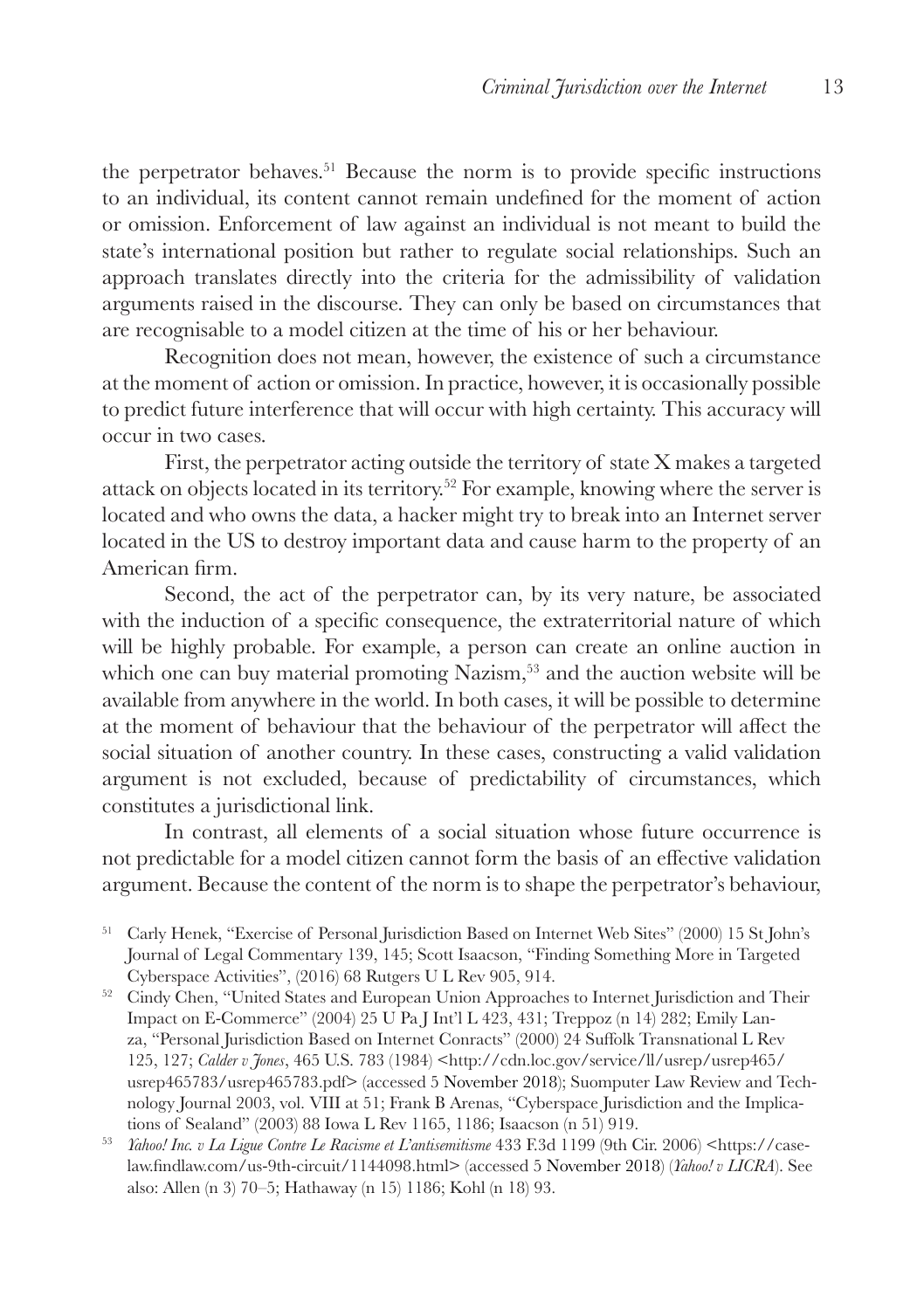its validity must be based on such relationships between deed and territory; that is, they must be noticeable *ex ante*.

The catalogue of validation arguments (jurisdictional links) is open. Nothing prevents a state from claiming to regulate a given social situation, for example, because that situation is connected with a high probability of causing some type of effect within its territory.54 International law does not introduce any limits in this area. Many states might theoretically invoke many different elements of the same social situation and, on this basis, make claims to regulate this situation.

## C. Jurisdictional links as penal arguments

The occurrence of jurisdictional links also justifies the imposition of punishment on a person who has committed violations of the applicable law. The state claims the competence to punish specific behaviours because of the negative effect they had on the social relationships under its protection. In this case, the state does not fulfil the right to normalise the social situation but only the competences to perform the functions of criminal law: retributive, compensatory, and protective functions.<sup>55</sup>

In the case of *ius puniendi*, the argumentation for the existence of competences on the side of the state is constructed a little differently:

- 1. An act of perpetrator X is characterised by a relationship with state Y either because the perpetrator X is a citizen of state Y; because the act violates the interests of state Y or interests protected by state Y; or because the place of committing the act or its consequences is the territory of state Y.
- 2. Hence, the act of perpetrator X remains within the competence of the State of Y.
- 3. Thus, state Y has the right to impose punishment on the perpetrator X.

As a social phenomenon, crime is not limited to the behaviour of the perpetrator. It consists of several other circumstances, such as the result or the fact of victimisation, which have a subsequent nature. Although they influence the

<sup>54</sup> Chen (n 52) 435.

<sup>55</sup> Jan Jodłowski, *Zasada prawdy materialnej w postępowaniu karnym. Analiza w perspektywie funkcji prawa karneg*o (Wolters Kluwer 2015) 248–312; Christopher W Mullins and Dawn L Rothe, "The Ability of the International Criminal Court to Deter Violations of International Criminal Law: A Theoretical Assessment" (2010) 10 Int'l Crim L Rev 771, 776–84; Peer Stolle, Tobias Singelnstein "On the Aims and Actual Consequences of International Prosecution of Human Rights Crimes" in Tobias Singelnstein *et al* (eds), I*nternational Prosecution of Human Rights Crimes* (Springer 2007) 38–56; George P Fletcher, *Basic Concepts of Criminal Law* (OUP 1998) 12.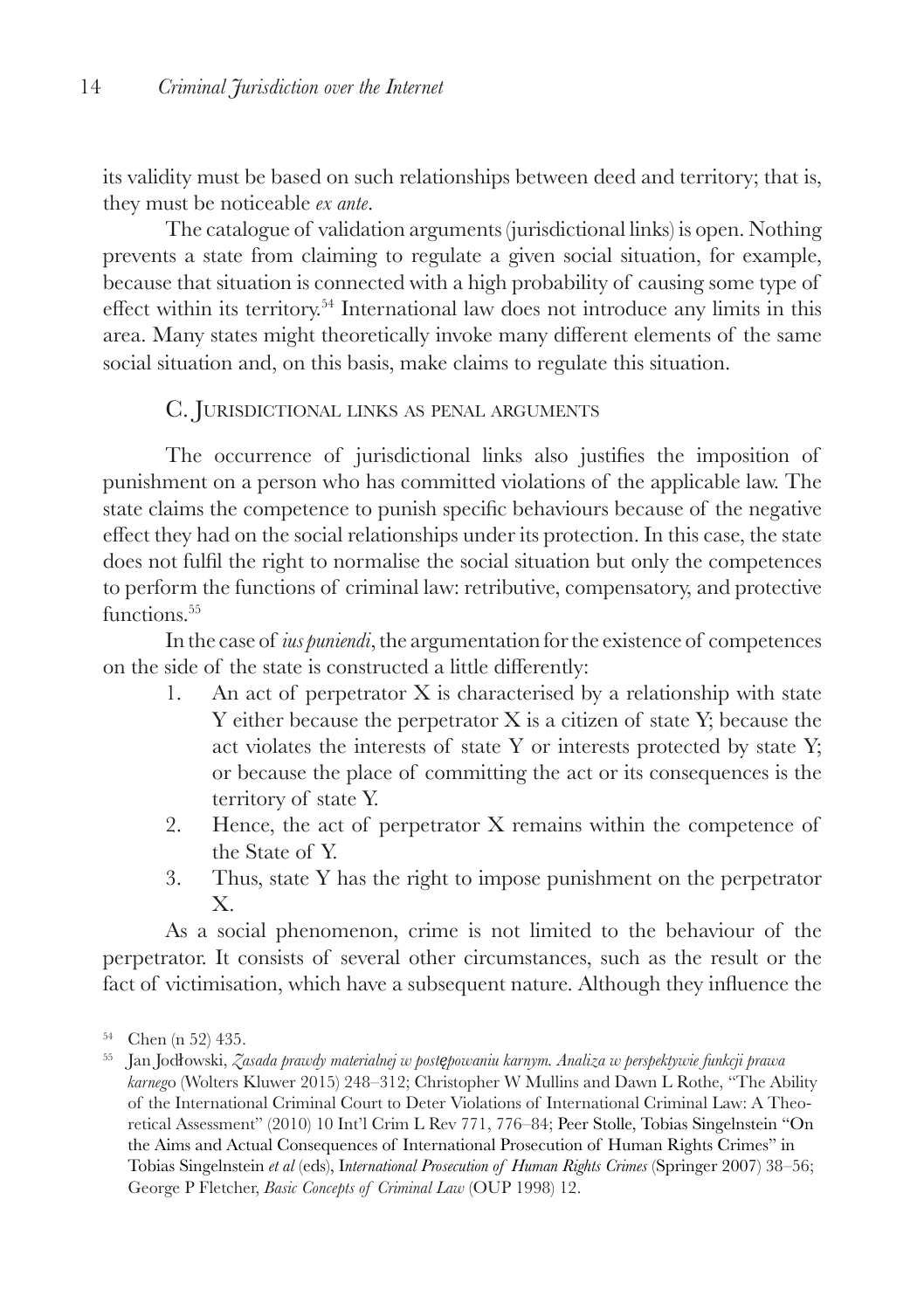assessment of the behaviour of the perpetrator, they are not completely dependent upon him from the perspectives of place and time.

Responding to the need for punishment, the state acts reactively to the behaviour that has already occurred. There is no need to regulate the behaviour of the perpetrator *ex ante* (in fact, doing so is impossible), but only to apply to that behaviour an appropriate means of response, ensuring the implementation of the criminal law function (*ex post* perspective). The social situation lost its potential character and became real. All important elements that can indicate the relationship of the event with the state have occurred and are possible to prove. There is no uncertainty, which was an inseparable feature of a potential social situation.

Creating penalisation arguments based on circumstances that are not recognised by the perpetrator *ex ante* does not necessarily mean excessive restriction of the rights of the individual. The condition for imposing a penalty is to show that the perpetrator act was an infringement of the law binding him at the time of the action or omission.56 For this purpose, it is necessary to perform validation argumentation to determine the content of the norm regulating a given behaviour. If it is determined that the perpetrator had the right to behave as he behaved, imposition of punishment will be impossible. Individual legal systems even introduce special legal instruments, collectively referred to as the requirement of double criminality. It follows from the above that each state can exercise its competences to a large extent but only on the condition that the basis for its assessment will be a standard coinciding with the norm binding the individual at the time of action.

# V. Jurisdictional links included in the jurisdictional principles as validation and penalisation arguments

Analysing the normative content of the jurisdictional principles shaping the scope of the criminal jurisdiction of individual states, it is possible to derive those elements of social situations from them that are in fact jurisdictional links.57 To switch from a model based on principles to a discursive model, which is based on

<sup>56</sup> Zając (n 15) 260. <sup>57</sup> See also: Daskal, Borders (n 18) 227.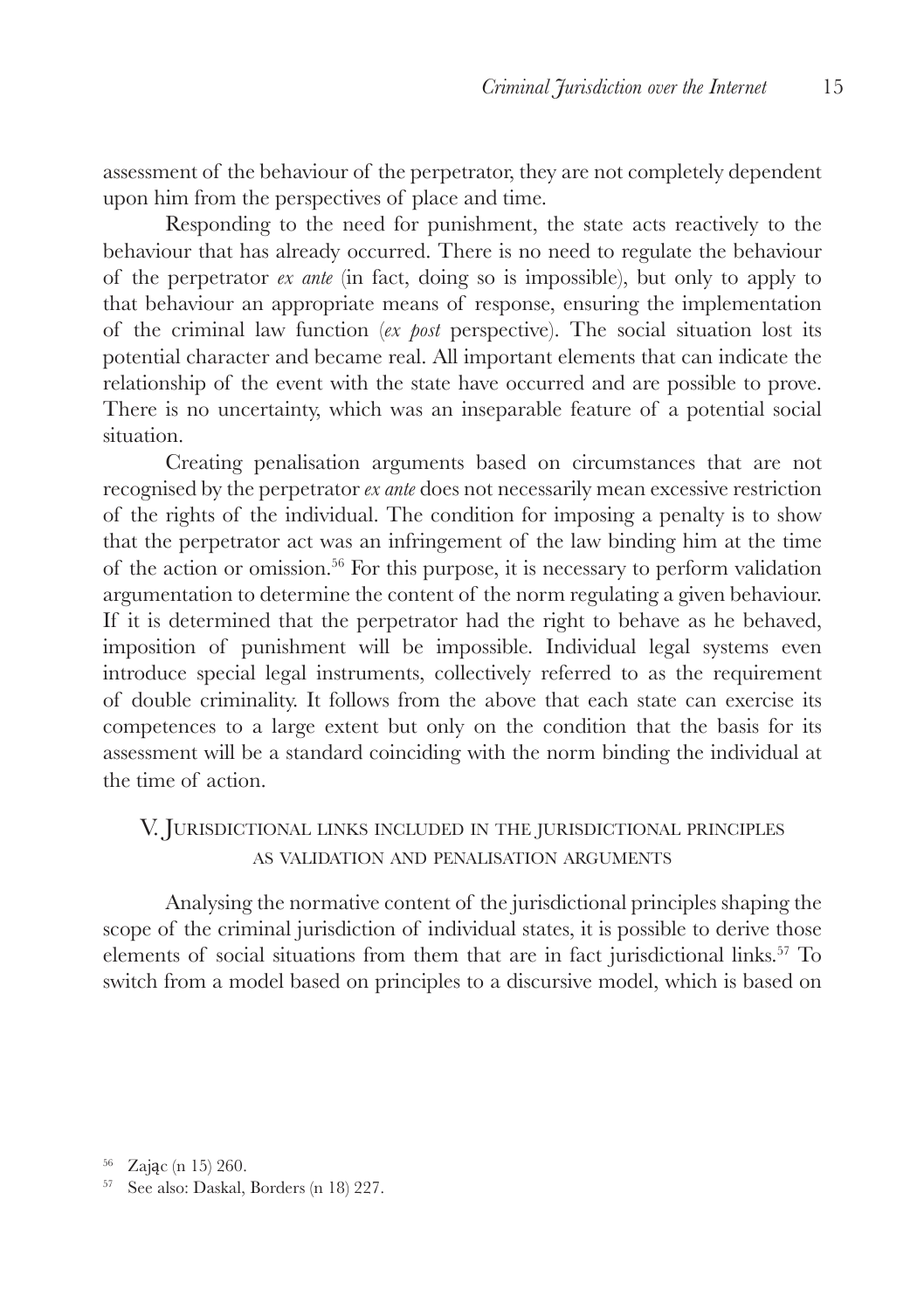weighing the significance of links, it is necessary to extract the jurisdictional links from the jurisdictional principles.

#### A. Territoriality principle

The basis of the principle of territoriality is the space in which an act is committed or, more broadly, a crime occurs. Thus, the territory plays the role of a jurisdictional link. In the course of development, the principle of territoriality has lost its homogeneous character. Currently, its two variants are distinguished: simple and effective<sup>58</sup>

In the case of the simple variant of the territoriality principle, the territory is understood as a place of a presence of the perpetrator at the time of his act or omission. From this perspective, a person who from his flat in Berlin publishes paedophile content on an American server commits his or her action on the territory of Germany. The link in the form of territory thus understood constitutes an extremely strong basis for validation and penalisation arguments. The state, as a sovereign entity, has as a rule the right to supervise all aspects of social life that occur within its borders.59 In the pre-Internet era, the effects of the crimes committed above all affected the closest surroundings of the place in which the perpetrator acted. Thus, the place of action or omission coincided with the place in which the public order was breached. These points all speak in favour of granting a territorial connection a very significant meaning. Not without significance is the fact that a territorial connection is also characterised by the highest stability and recognisability.

In addition to the principle of territoriality in a simple approach in the doctrine of international law, the principle of effective territoriality also developed. $60$ The jurisdictional link in the form of territory is understood here as the place in which the consequences of a specific act or abandonment of the perpetrator occur. In this case, the states use the fiction of committing an act on their own territory, citing other circumstances than the place of the perpetrator's physical presence. $61$ 

Classically defined territoriality refers to one circumstance—the presence of the individual in space. Within this approach, there can be no conflict of jurisdictions—science does not address cases of bilocation. The case of effective territoriality is different; the relationship between crime and state is to be

<sup>58</sup> August (n 3) 537; Ryngaert (n 5) 76; Keyser (n 45) 300; Hathaway (n 15) 1840; Kohl (n 18) 24.

<sup>59</sup> *Extraterritorial* (n 4) 446; Treppoz (n 14) 275; Zekos (n 13) 7; Kriangsak Kittichaisaree, *Public International Law of Cyberspace* (Springer 2017) 24.

<sup>60</sup> *Tallin* (n 2) 57; Hafen (n 6) 216; *Extraterritorial* (n 4) 446; Ireland-Piper (n 5) 78; Post (n 30) 1381–4; Podgor (n 11) 730; Kohl (n 18) 89–94.

<sup>61</sup> Ryngaert (n 5) 75.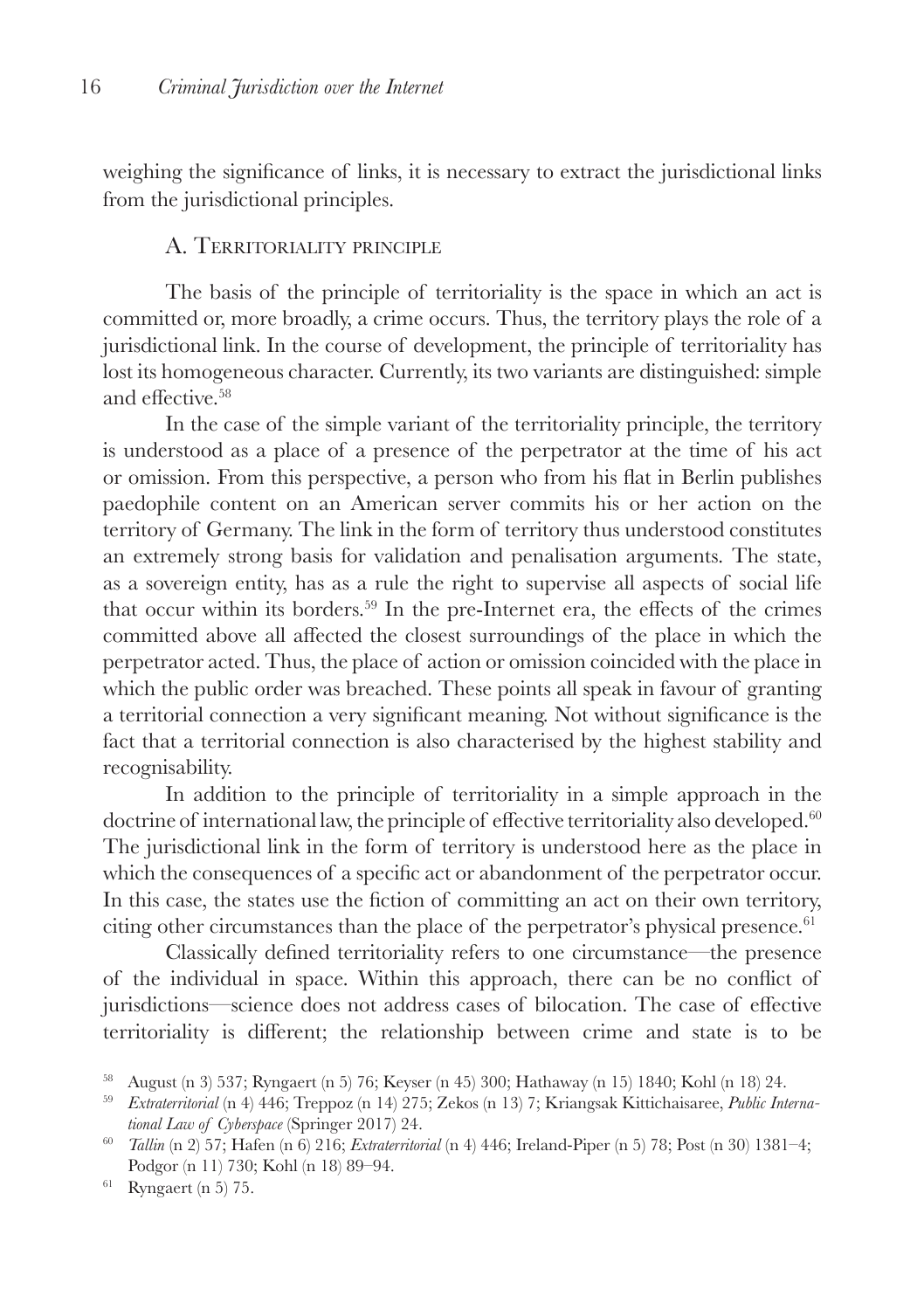demonstrated by the occurrence of a specific effect in its territory. Such criteria are extremely diverse. For example, such an occurrence might take the form of, among others, the place of damage, $62$  the location of the server on which the data are stored,63 or the availability of certain content posted on the Internet from the territory of the state.<sup>64</sup>

The diverse nature of the elements that constitute the principle of territoriality in its effective approach will affect the diversification of the strength of the validation and penal arguments based on them (the method of weighing them will be presented in the last part of the work).

As indicated above, the essential feature of the jurisdictional link constituting the basis of the validation argument is its recognisability at the moment of undertaking the behaviour. Such a circumstance is certainly a place to evaluate the behaviour.65 However, there is a serious doubt concerning whether these elements of the social situation can be treated similarly. This doubt forms the basis for links drawn from the principle of effective territoriality. They are subsequent to behaviour. Here, the important element connecting behaviour with the territory is the change actually caused by the perpetrator's previous behaviour. For obvious reasons, previous behaviour cannot be simultaneous with the behaviour itself. The circumstance that underpins the principle of effective territoriality often cannot be the basis for an effective validation argument.

Circumstances derived from the content of the principle of effective territoriality, however, can successfully co-create penalisation arguments. The essence of a crime is to do evil, which is its consequence. The enforcement of the punishment is subsequent to the act. It only requires demonstrating that the behaviour has had a specific effect on internal social relationships. The space that this evil affects is a very important point of reference from the perspective of criminal law objectives. After all, it is the community of this place that has been harmed, and it is the prerogative of the community to satisfy the sense of justice. The stronger the influence of the crime on a given country's population, the stronger the claim to impose a penalty for it.

#### B. Personality principle

The basis of the personality principle is the relationship existing between the individual and the state. That relationship has an autonomous character and is independent of the place in which an individual is at the time of action

<sup>62</sup> Chen (n 52) 435; Treppoz (n 14) 276.

<sup>63</sup> See *inter alia*: Goldsmith (n 26) 21.

<sup>64</sup> *Yahoo! v LICRA* (n 53).

<sup>65</sup> Kohl (n 18) 144.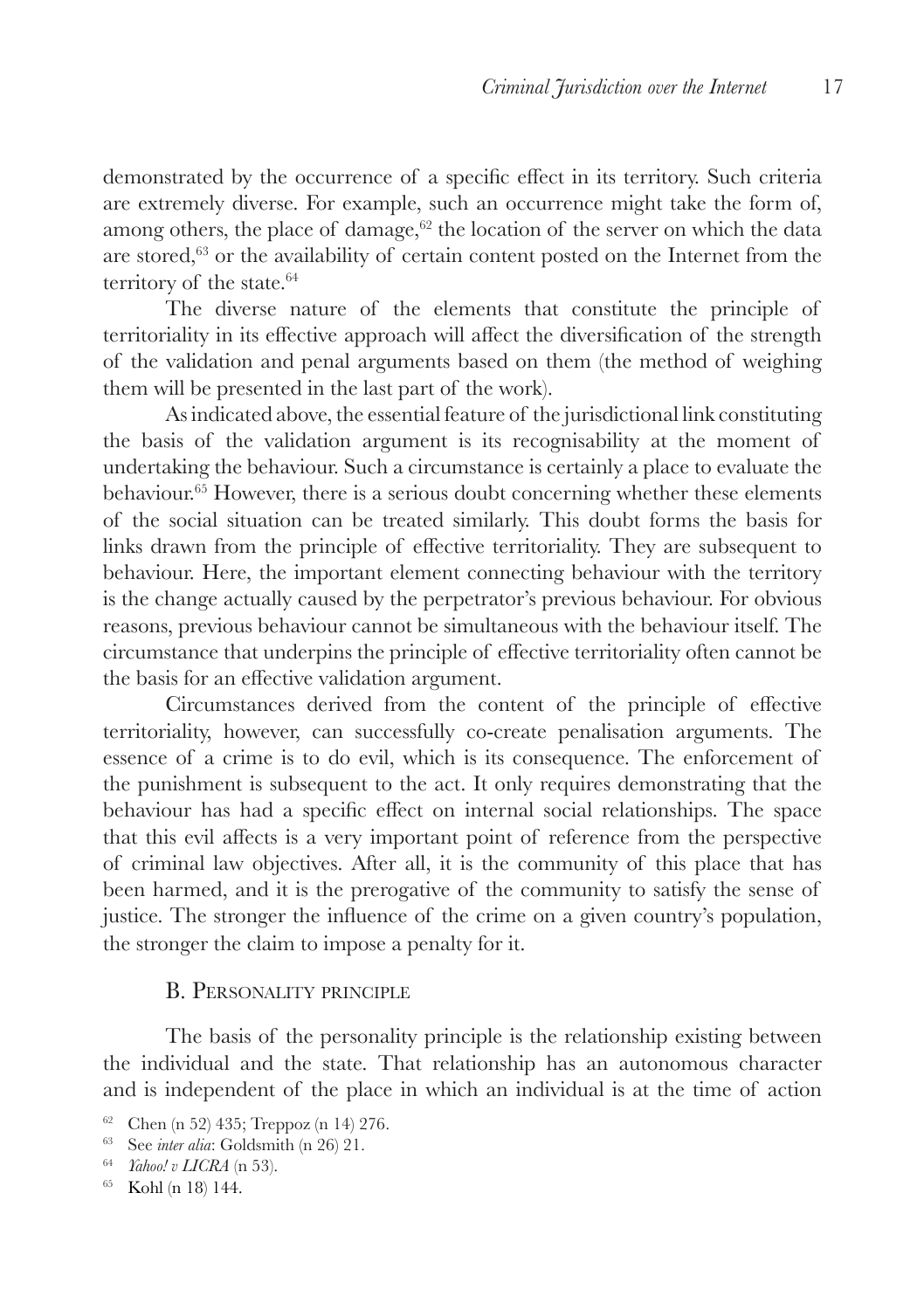or omission. The personal bond is considered here from the perspective of the relationship between the addressee of the norm and the state.<sup>66</sup> The person against whom the state claims the right to regulate behaviour or impose punishment must have a feature that testifies to its relationship with the state exercising competences. In fact, every state claims a competence to exercise to some extent power over individuals who have a special relationship with them. One aspect of this approach is the extension of state authority to individuals' behaviour abroad.<sup>67</sup> States thus discipline their citizens or other dependent individuals.

In the case of the analysed link, there is a noticeable difference between its significance as an element of the validation argument and the significance of a penalising argument based on it.

A personal relationship can become the basis for a validation argument. Its existence is recognisable *ex ante*—the person executing the behaviour will usually be aware of his nationality or permanent residence. However, this argument is relatively weak. In most cases, in the course of a validation discourse, it will give way to an argument based on a territory connector. It is impossible to imagine that a person travelling from State X to the State of Y would somehow transfer the entire legal system binding that person in his homeland. One cannot require the person to, for example, drive the vehicle with the left hand in right-hand traffic (this point is important, for example, in determining who is the perpetrator of a car accident). Behaviour must be consistent with how the community operates.

In practice, however, there will be a certain group of norms, the extraterritorial effectiveness of which will be possibly based on the personal link. They refer to situations in which the behaviour of the individual is morally reprehensible from the perspective of the value system of the forum state and at the same time constitutes an expression of an individual decision of the perpetrator (and is not the result of necessary involvement due to, for example, the nature of social life). Such situations include, for example, acts of a paedophile nature, from which the state will be able to ban its citizens. $68$ 

The significance of the penal argument based on personal bond is different. The argumentation for extending the law is additionally strengthened by various circumstances. The community has a strong need to account for the evil performed

<sup>67</sup> Lanza (n 52) 126; Ryngaert (n 5) 90; Hafen (n 6) 218; Titi Nguyen, "A Survey of Personal Jurisdiction Based on Internet Activity: A Return to Tradition", (2004) 19 Berkeley Tech LJ 519, 520; Keyser (n 45) 315; According to the Article 22 of the Convention on Cybercrime. Reference, ETS No.185. Opening of the treaty, Budapest, 23/11/2001: "Each Party shall adopt such legislative and other measures as may be necessary to establish jurisdiction over any offence established in accordance with Articles 2 through 11 of this Convention, when the offence is committed: [...] by one of its nationals, if the offence is punishable under criminal law where it was committed or if the offence is committed outside the territorial jurisdiction of any State".

<sup>68</sup> Keyser (n 45) 306.

<sup>66</sup> *Tallin* (n 2) 62.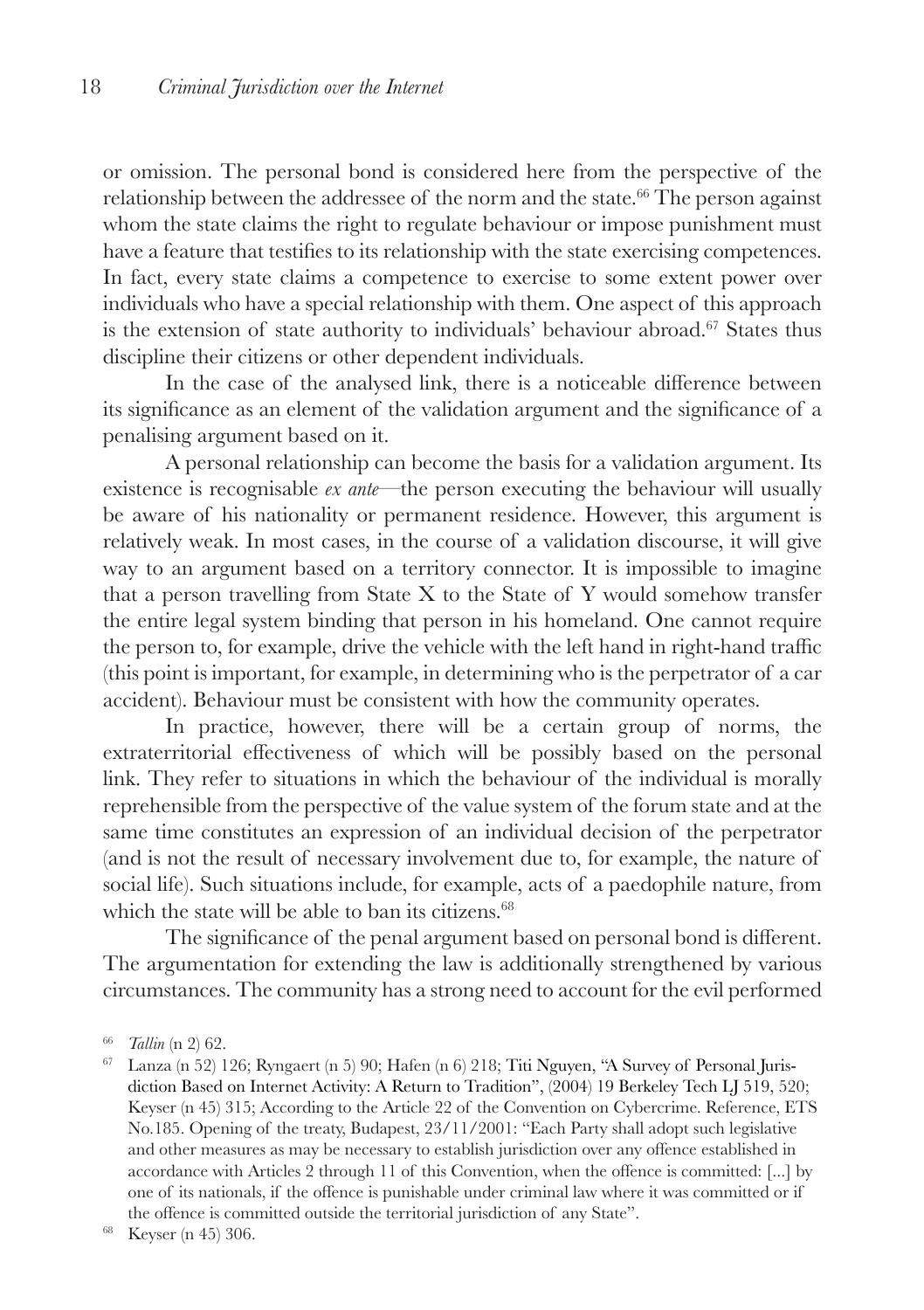by a person who is part of such a community. Moreover, in view of the growing respect of the principle of *ne bis in idem*, associated with the ban on the issue of own citizens,69 imposing a punishment is often the only instrument to satisfy the social sense of justice.

#### C. Passive personality principle

The principle of passive personality is in a sense the reverse of the principle of active personality. In this case, the competence for regulating and imposing punishment is based on the relationship between the State and the entity whose good has been violated by the offense (victim). The point of reference is here infringed legally protected values (life, health, property, but also the right to be forgotten),<sup>70</sup> which can be linked to a specific state by a person who is a disposer of such values (*e.g.*, the owner of a thing).<sup>71</sup> The state claims the right to protect the interests of entities that undertake their activities under the protection of such state's jurisdiction. The scope of this protection is defined not only by the place of specific activity or passivity but also by the nationality of the persona or the place of registration of the legal entity.72

The use of the abovementioned personal link as the basis for the validation argument entails significant problems. The perpetrator until the moment of action does not remain in any relationship with the forum state. At the same time, it is often unpredictable ex ante whose property will be involved in a given future social situation. In many cases, the perpetrator has no real opportunity to recognise the nationality of the person with whom he or she engages in a specific social situation, *e.g.*, proposing the presentation of pornographic content. This ambiguity is particularly common in the case of interaction in cyberspace, in which the principle is anonymity. Moreover, information distributed via the Internet influences an undefined group of people, each of whom can be subject to the protection of a different legal system. Even when it is possible to unambiguously determine ex ante the circle of entities to which a given information arrives, the question arises concerning the possibility of a sensible solution towards which the state will have the competence to regulate such behaviour.

The doubts outlined above are missing if the analysed link is considered the basis of the penal argument. The claim to impose a penalty will be justified by the

<sup>69</sup> Ryngaert (n 5) 90; *Extraterritorial* (n 4) 448.

<sup>70</sup> Daskal, Borders (n 18), 209.

<sup>71</sup> Watson (n 6) 18; Hafen (n 6) 218; McCarthy (n 6) 301; August (n 3) 541; *Tallin* (n 2) 64.

<sup>72</sup> *Extraterritorial* (n 4) 451; Zając (n 15) 423.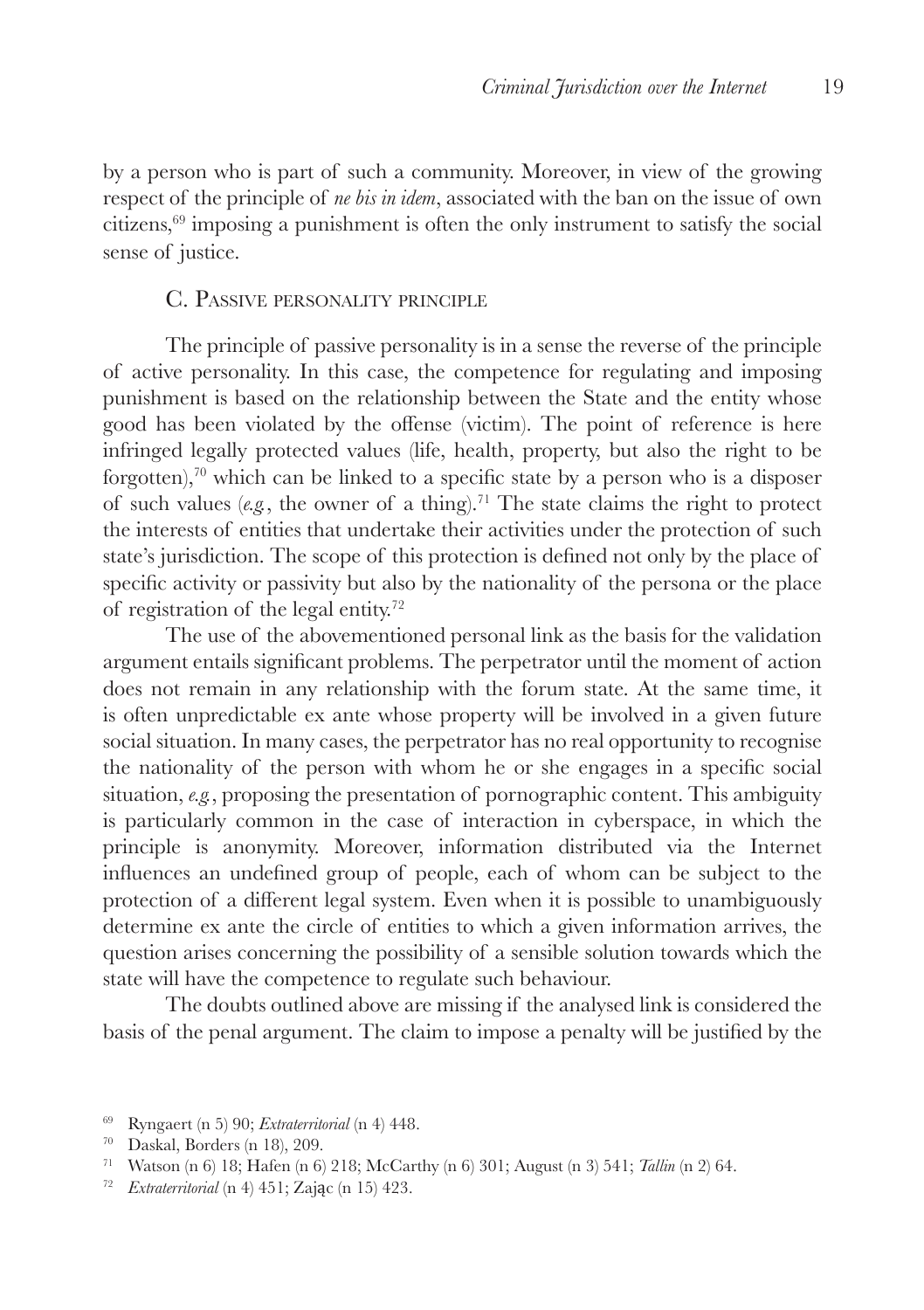fact that the entity being under state protection is harmed.73 However, such claim is no longer as strong as in the case of effective territoriality. The crime committed there indirectly affected the national public order. In the case of a connector based on the "origin" of a legal good, such a circumstance does not constitute a connecting entity.

## D. Protective principle

The protective principle is based on a jurisdictional link in the form of essential state interests.<sup>74</sup> The criterion of the disposer of legally protected value, inscribed in the content of the principle of passive personality, is here supplemented with additional elements clarifying the character of the good itself. In the classical approach, the analysed principle referred to those interests whose security conditions the existence of the state as a sovereign political organism.<sup>75</sup> In the second half of the twentieth century, individual countries also began to refer to the need to protect values of a supra-individual character, whose security lies in the interest of the state due to the benefits (for example, securing the market balance by prohibiting the corruption of own entrepreneurs).<sup>76</sup>

Depending upon the type of interest appearing in a given social situation as the base of the argument, the strength of the validation or penalising argumentation is different.

The state has strong competences to normalise these behaviours, which are directed at interactions with legally recognised interests of such a state.<sup>77</sup> There is no doubt that state X is entitled to regulate the question of addressing data on government servers or to determine the procedure for obtaining access to such data. Only state X is interested in the proper protection of this sphere of public life. At the same time, there will be no element of uncertainty here in principle.

- <sup>73</sup> Regula Echle, "The Passive Personality Principle and the General Principle of Ne Bis In Idem" (2013) 9 Utrecht L Rev 56, 57.
- <sup>74</sup> *Extraterritorial* (n 4) 451; Matthew Garrod, "The Protective Principle of Jurisdiction over War Crimes and the Hollow Concept of Universality" (2012) 12 International Criminal Law Review 763, 776; Edward T. Meyer, "Drug Smuggling and the Protective Principle: A Journey Into Uncharted Waters" (1979) 39 Louisiana L Rev 1189, 1190; Slomanson (n 5) 252; *Tallin* (n 2) 63.

- <sup>76</sup> *Extraterritorial* (n 4) 454. The global nature of the interests (legal goods) determined in this way means that in the analyzed scope the protection principle is sometimes identified with the principle of universal jurisdiction. However, this approach does not seem legitimate. In the case of a protective principle, the state relies on a supranational good and undertakes to establish specific regulations in this respect. In the case of a universal rule, these regulations are derived from customs and general principles of law.
- <sup>77</sup> *Extraterritorial* (n 4) 451; Ryngaert (n 5) 97; Jared Beim, "Enforcing a Prohibition on International Espionage" (2018) 18 Chi J Int'l L 647, 670.

<sup>75</sup> Hafen (n 6) 217.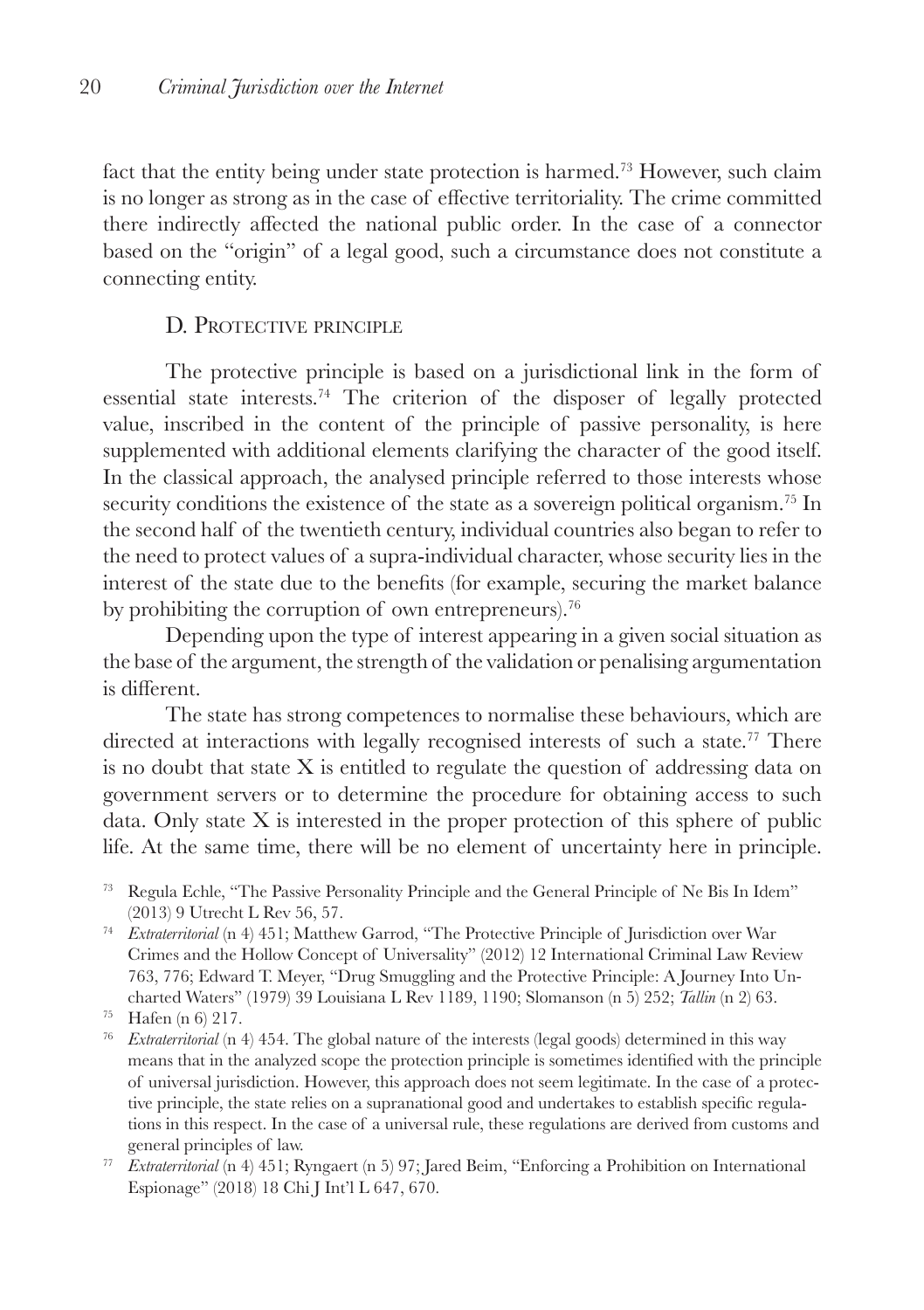State legal goods have a special character and thus are recognisable—for example, due to the domain address or by the introduction of used signs (for example, by the official stamp "secret").

The situation will be slightly different in the case of supra-individual goods, somehow inscribed in the content of the existing jurisdictional principle. They are not reflected in objectively perceived reality. A legal good such as "market equilibrium" lacks a tangible substrate, which can lead to a lack of identifiability of the relevant link. Moreover, based on the jurisdictional link thus described, many states can claim the competence for regulation. In fact, no state is entitled to that competence more than another, because all states indicate the same jurisdictional link.

The doubts outlined above are weakened if the link-based interest protected by the state is considered an element of the penal argument. In both the case of state interest and those cases of a transnational character, the state has a strong non-exclusive claim to impose a penalty. In the first case, that claim will result from the need to pay for the attack on the political organism. In the second country, the forum will appear on behalf of the international community interested in securing a particular interest.

## E. Vicarious jurisdiction

The essence of the principle of substitute criminalisation is to impose a punishment in the name of the originally authorised state.78 Under this principle, the forum state imposes a penalty if the perpetrator of a crime committed abroad is currently on its territory.79 The circumstance that is the basis of the competence, remain in the country—it is not related to the perpetrator's behaviour itself, or even with its result. Therefore, the circumstance cannot be the basis for constructing an effective validation argument.

A penal argument in fact refers to the element of territory.80 In this case, the state grants itself the power to punish the perpetrator due to the need to protect its own society and public order against further attacks by the perpetrator remaining

<sup>78</sup> Ryngaert (n 5) 102–3; Extraterritorial (n 4) 452.

<sup>79</sup> Ryngaert (n 5) 106.

<sup>80</sup> Michał Płachta, "Zastępcza represja karna w prawie polskim" in Piotr Hofman ski and Kazimierz Zgryzek (eds), *Wspó*ł*czesne problemy procesu karnego i wymiaru sprawiedliwo*ś*ci: Ksi*ę*ga ku czci Profesora Kazimierza Marsza*ł*a* (Wydawnictwo Uniwersytetu Śla skiego 2003) 353.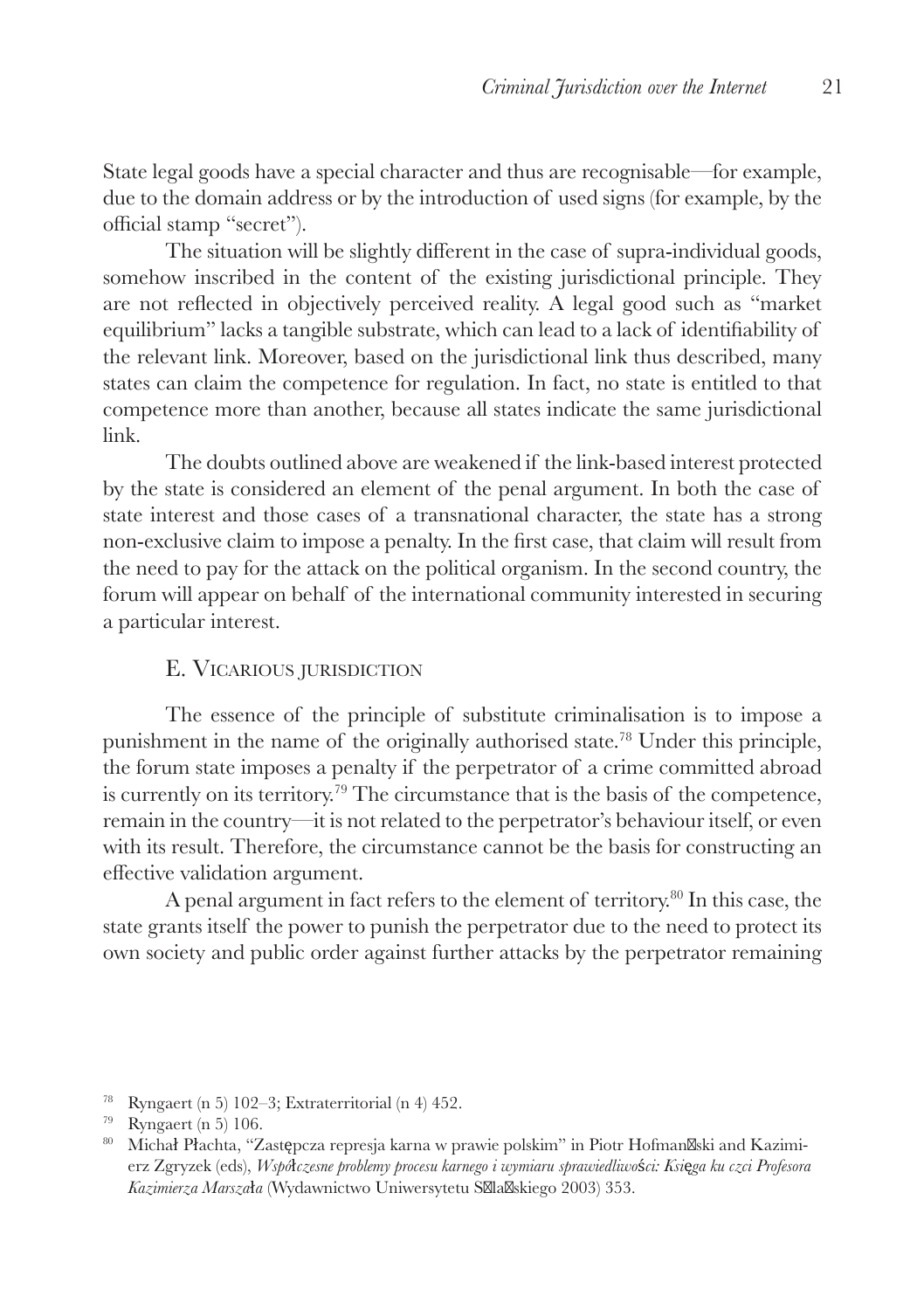within its borders. By imposing a punishment, the forum state also avoids the opinion of a rogue state that provides protection to criminals.81

#### F. Universal jurisdiction

The tragic events of the twentieth century brought a change in the perception of the role of states as guardians of value. Although the state was primarily responsible for safeguarding interests in its "own backyard", wars and humanitarian tragedies somehow forced states to change this approach.<sup>82</sup> States have taken responsibility for protecting certain universally recognised values (basic moral values) against the most serious categories of violations.<sup>83</sup> Thus, recognition has acquired a new jurisdictional link that can be defined as "the universal interest of the international community".84

Considering this link, the basis for the validation and penalisation argument, unlike other jurisdictional linkers, one can impute the character of prohibited or prescribed behaviour into the jurisdictional link itself. Each state has the right to punish committing genocide, for example.85 However, no state has the power to shape universal standards of conduct in this respect; this point is described in international law.86 In this case, the role of the state is basically only in the insertion of a specific norm of international law into national legal orders. The analysed link is therefore the basis for the penalisation argument.

#### VI. New jurisdictional links as validation and penalisation arguments

Observing the problem of crime committed with the use of the Internet, individual states began to claim the right to regulate and punish behaviour undertaken in cyberspace based on modified jurisdictional rules. This approach essentially meant extending the application of the norms of a given country by

- <sup>83</sup> Ryngaert (n 5) 114; Ostropolski (n 34) 47–8.
- <sup>84</sup> Ryngaert (n 5) 106, 114; The Princeton (n 10) 28; Hafen (n 6) 219; Bassiouni (n 4) 280.
- <sup>85</sup> Ryngaert (n 5) 116; Cynthia Sinatra, "The International Criminal Tribunal for the Former Yugoslavia and the Application of Genocide" (2005) 5 Int'l Crim L Rev 417, 417–8.
- <sup>86</sup> August (n 3) 542.

<sup>81</sup> Beim (n 77) 660.

<sup>82</sup> Mark Lewis, *The Birth of the New Justice: The Internationalization of Crime and Punishment 1919-1950* (OUP 2014) 80.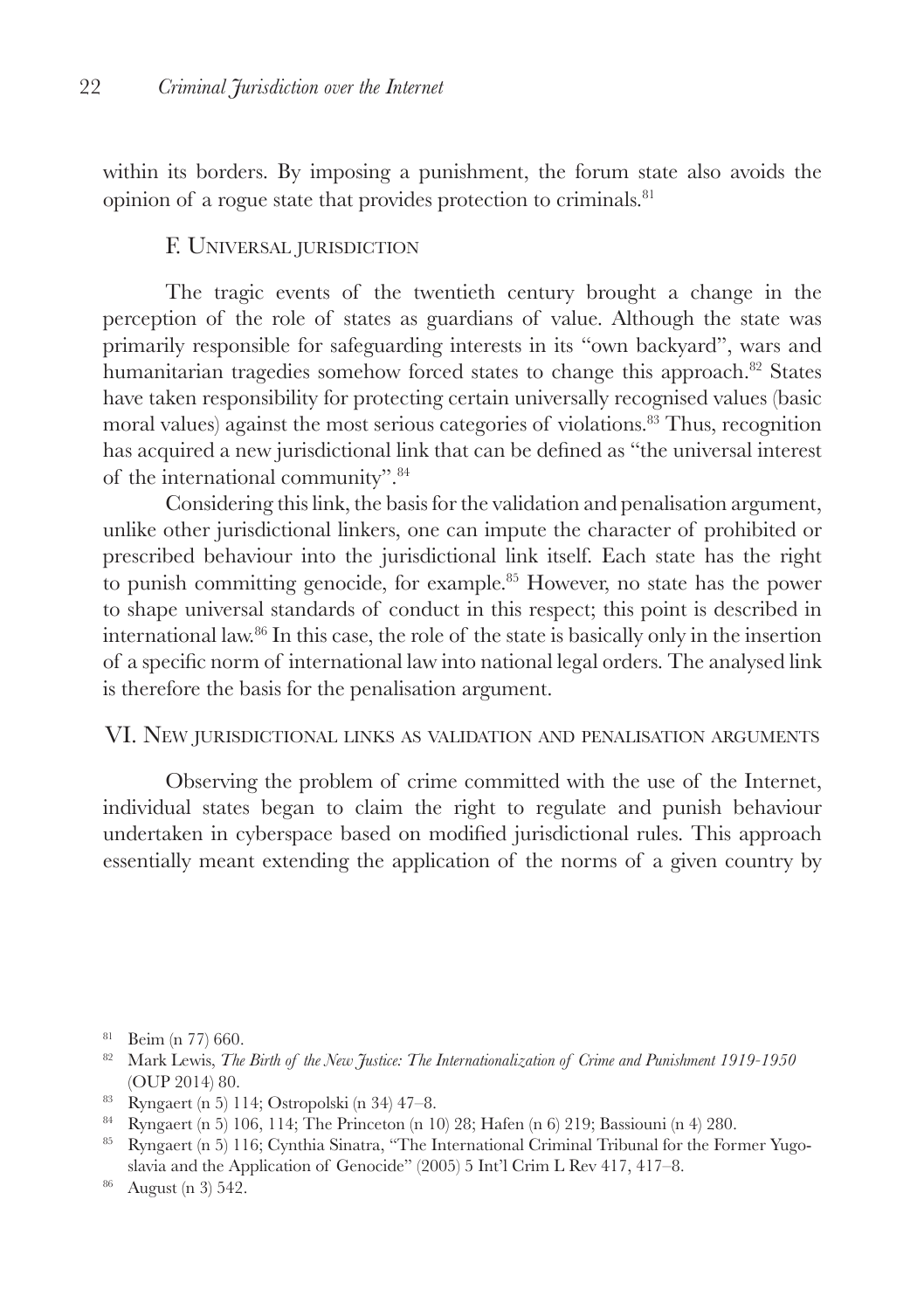reference to circumstances such as the location of the server or the language of the message being transmitted.87

The considerations presented here discuss the possibility of treating some of the "new circumstances" as autonomous jurisdictional links.88 However, they are not comprehensive. The purpose of the argument is to show that the circumstances can be described using dogmatic tools and subjected to rational weighing.

#### A. Jurisdictional links related to computer infrastructure

Some states claim the right to regulate those activities performed in cyberspace that use elements of the IT infrastructure located on their territory. The claim is primarily indicated in this section for servers that collect data<sup>89</sup> ( $e.g.,$ illegal duplicate copies of software) and transmission devices.<sup>90</sup>

The presence of devices used to commit an act is used to prove the relationship of behaviour with the territory. This connection in turn allows us to construct effective validation and penalisation arguments, which refer to the interference of behaviour in the internal relationships of the state. The problem is, however, that the significance of the social situation in cyberspace focuses on the sender and recipient of information. The mere "storage" of a digital record, often encrypted, does not interfere with social relationships that are protected by the state of the server's location.<sup>91</sup> Not without significance is the fact that specific data can be stored simultaneously on many servers, located in different countries.<sup>92</sup>

The possibility of using the location of ICT infrastructure elements as a validation argument appears significantly limited due to the unpredictability of the transmission route or the storage location. The average user of the network will not even be able to determine the path of data transfer or where they are physically stored<sup>93</sup>

The possibility of constructing penal arguments is slightly different. There will be no obstacles related to the lack of predictability here. Both the location of

- <sup>87</sup> Daskal, The Un-Territoriality (n 18) 355.
- <sup>88</sup> In the course of deliberations, the technical aspects of the Internet were omitted. In this respect, see, among others: Chen (n 52) 426–7.
- <sup>89</sup> *Yahoo! v LICRA* (n 53). See also: Chen (n 52) 447; Goldsmith (n 26) 21; Jennifer Daskal, "Law enforcement Access to Data Across the Borders: The Evolving Security and Rights Issues" (2016) 8 J National Security Law & Policy 473, 490.
- <sup>90</sup> Hunter (n 40) 477; Zekos (n 13) 14; Daskal, Borders (n 18) 188; Daskal, The Un-Territoriality (n 18) 326; O'Neil, (n 44) 254.
- <sup>91</sup> Daskal, The Un-Territoriality (n 18) 371.
- 92 Kirstern E. Eichensehr, "Data Extraterritoriality", (2016) 95 Tex. L. Rev. 145, 145; Daskal, Borders (n 18) 223.
- <sup>93</sup> Burk, (n 2) 123; Zekos (n 13) 15; Daskal, The Un-Territoriality (n 18) 366; Grootes (n 12) 17; "There really is no "there" there in cyberspace, but mere geographic probabilities or uncertainty".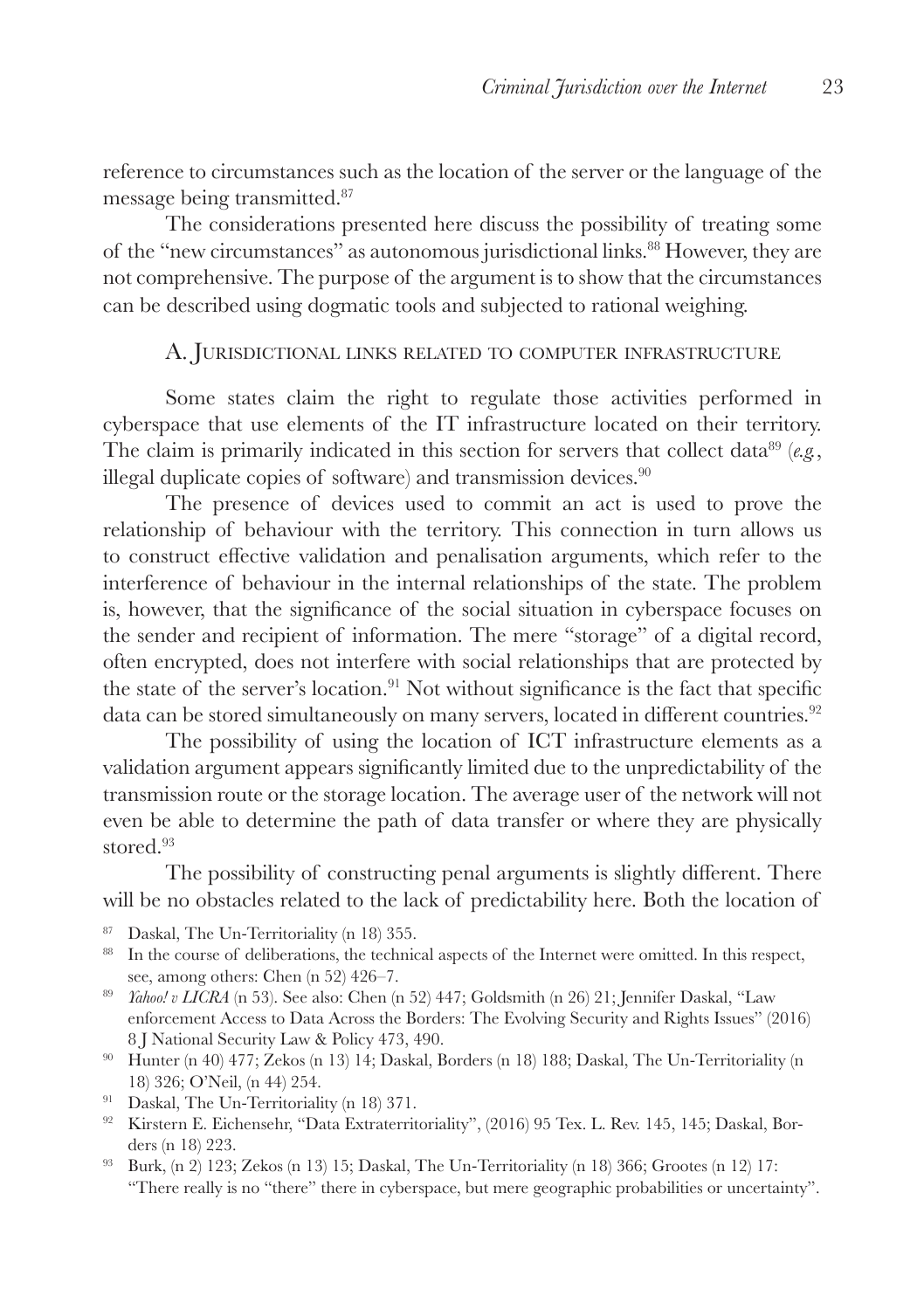servers and the means of data transmission can be proved during the process.<sup>94</sup> Moreover, the state in which the server is located has the potential to effectively block illegal content—for example, in criminal proceedings.<sup>95</sup>

#### B. Place of domain registration

Some states try to extend their jurisdiction to domain registration criteria.<sup>96</sup> An example is the USA.<sup>97</sup> Each webpage is referred to as an address ending in a so-called the top-level domain (TLD).<sup>98</sup> Such domains are divided into domestic domains (for example, .pl and .de) and functional domains (for example, .com and .org). The management of the TLD is performed by the ICANN organisation.<sup>99</sup> It has been established and operates in the US, giving the US real control over cyberspace.100 In addition, individual countries manage national domains to a certain extent by controlling national DNS servers.101

Considering the criterion of the place of domain registration an element of the validation argument, wherever the address of the website is connected to the functional domain, determining the place of domain registration is virtually impossible or very difficult.102 Lack of recognisability in this case excludes the possibility of constructing validation arguments. When the website address is based on the national domain, *prima facie* it is possible to predict the country of its registration.103 In each case, however, the circumstance creates a relatively small relationship between the social situation and the state. A given website operating based on a specific domain lacks any social significance. Behaviour that occurs with the use of a specific domain does not interfere in principle with the internal relationships of the state of its registration.

Concerning penalisation arguments, nothing prevents such arguments from being constructed based on both the domestic and functional domains. However, the question concerning the power of such arguments remains valid. This claim

- <sup>94</sup> Xinbao, Ke (n 22) 43.
- $95$  Zekos (n 13) 4.
- <sup>96</sup> Thomas R Lee, "In Rem Jurisdiction ind Cyberspace" (2000) 75 Wash L Rev 97, 116; Hathaway (n 15) 1827.
- <sup>97</sup> Edward Lee (n 18) 1332.
- <sup>98</sup> Thomas R Lee (n 96) 102.
- <sup>99</sup> Hunter (n 40) 479; Edward Lee (n 18) 1332; Xinbao, Ke (n 22) 43.
- <sup>100</sup> Xinbao, Ke (n 22) 51; Kulesza (n 2) 87.
- <sup>101</sup> Edward Lee (n 18) 1332; Thomas R Lee (n 96) 100.
- <sup>102</sup> Chen (n 52) 432; Hathaway (n 15) 1828.
- $103$  Grootes (n 12) 17;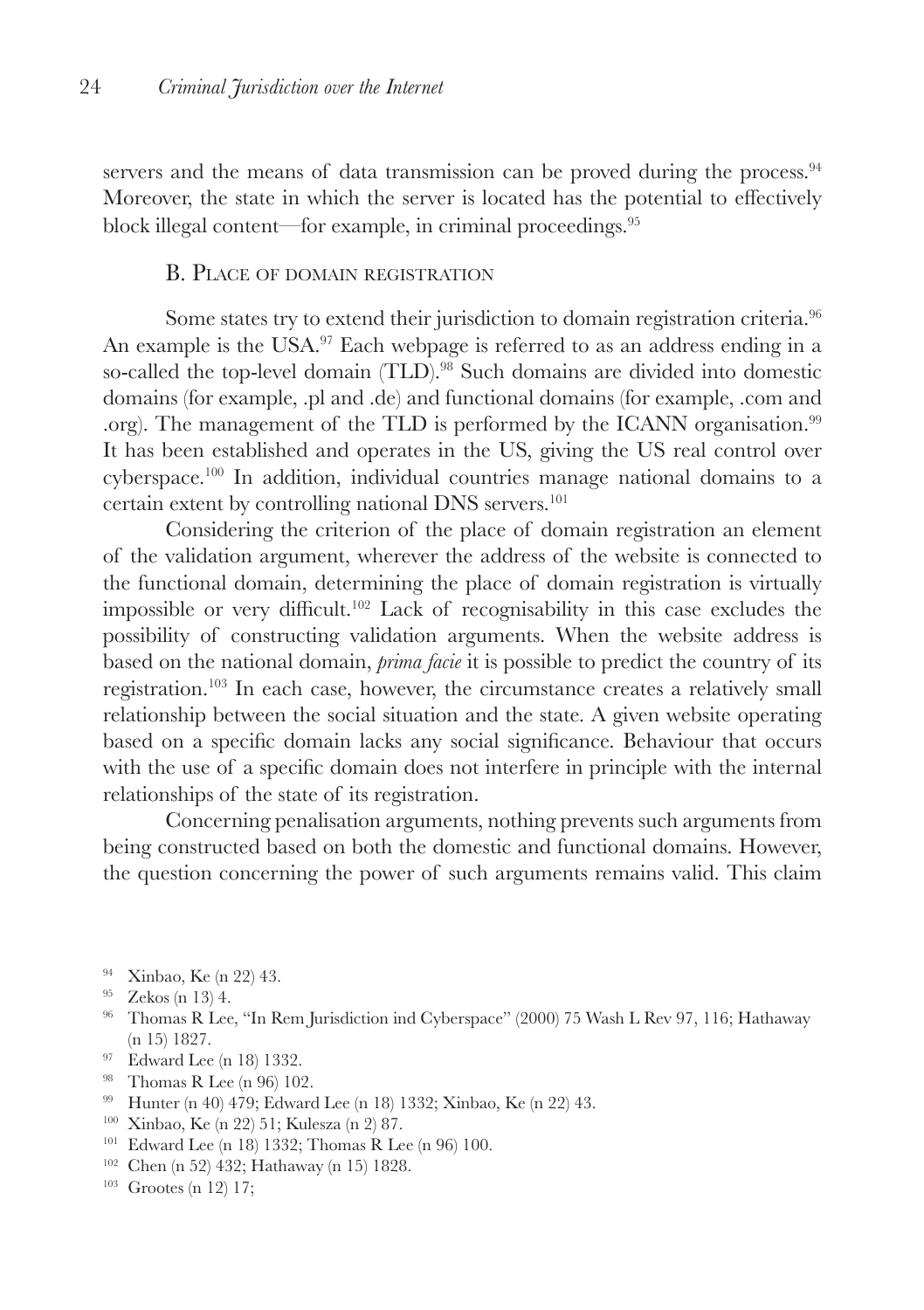will be strengthened if it is shown that the state in question has a real possibility of blocking the domain.

#### C. Accessibility of data

The Internet provides one the possibility of unlimited information (data) distribution. However, some communications might be undesirable and fuel dangerous social phenomena (*e.g.*, glorifying Nazism or insulting religious feelings). Therefore, it is claimed that the state has the right to normalise and punish behaviour that leads to the creation of a message available in its territory.<sup>104</sup>

There are no obstacles preventing reference to the criterion of the availability of a message as a validation or penalisation argument.105 It should be assumed that a message posted on the Internet reaches every country.106

The inability to reasonably rely on the accessibility argument stems not so much from the lack of predictability as from the inconclusive character. Thus, a claim to normalise or punish the same behaviour can be reported by several dozen countries. In this situation, it is impossible to determine who has a stronger power.107

In practice, reference to the criterion of the availability of a message will be reduced to demanding such a narrowing of its scope that it will not be available in the territory of a given country.108 Such a request is, however, made not under criminal law but under private or administrative law. Moreover, the recipient of the request will not be the perpetrator here but rather the person who has the

<sup>104</sup> *Dow Jones and Company Inc v Gutnick* [2002] HCA 56; 210 CLR 575; *Yahoo! v. LICRA* (n 53); ECJ Hedjuk C-441/13 (2015). See also: Allen (n 3) 74; Chen (n 52) 434; Treppoz (n 14) 277; Edward Lee (n 18) 1288; Lanza (n 52) 132; Kohl (n 18) 47.

<sup>105</sup> The criterion for the availability of the message was used by France in the dispute with Yahoo! (*Yahoo! v LICRA*, n 53). The portal offered Nazi souvenirs in its auction house, the sale of which was prohibited in France. Among the many steps to block the auction, the French prosecutor's office also initiated criminal proceedings against Timothy Koogle, a former executive director. See, among others: Chen (n 52) 448; Grootes (n 12) 3–4; Kohl (n 18) 100.

<sup>107</sup> For these reasons, the accessibility criterion is questioned as an enabling condition of regulation. See ECJ L'Oreal C-324/09 (2011). Studies suggest replacing them with the criterion of purpose. See among others Treppoz (n 14) 282; Goldsmith (n 26) 15; Isaacson (n 51) 922.

<sup>106</sup> *Dow Jones v Gutnick* (n 104); Chen (n 52) 423; Zekos (n 13) 6; Kulesza (n 2) 15.

<sup>108</sup> *Yahoo! v LICRA* (n 53). See also: Chen (n 52) 447; Treppoz (n 14) 277–8; Daskal, Borders (n 18) 195; Allen (n 3) 83; Charmaine H Perdon, "The Regulation of Cyberspace" (1999) 73 Phil LJ 569, 595–7; Kohl (n 18) 228–9.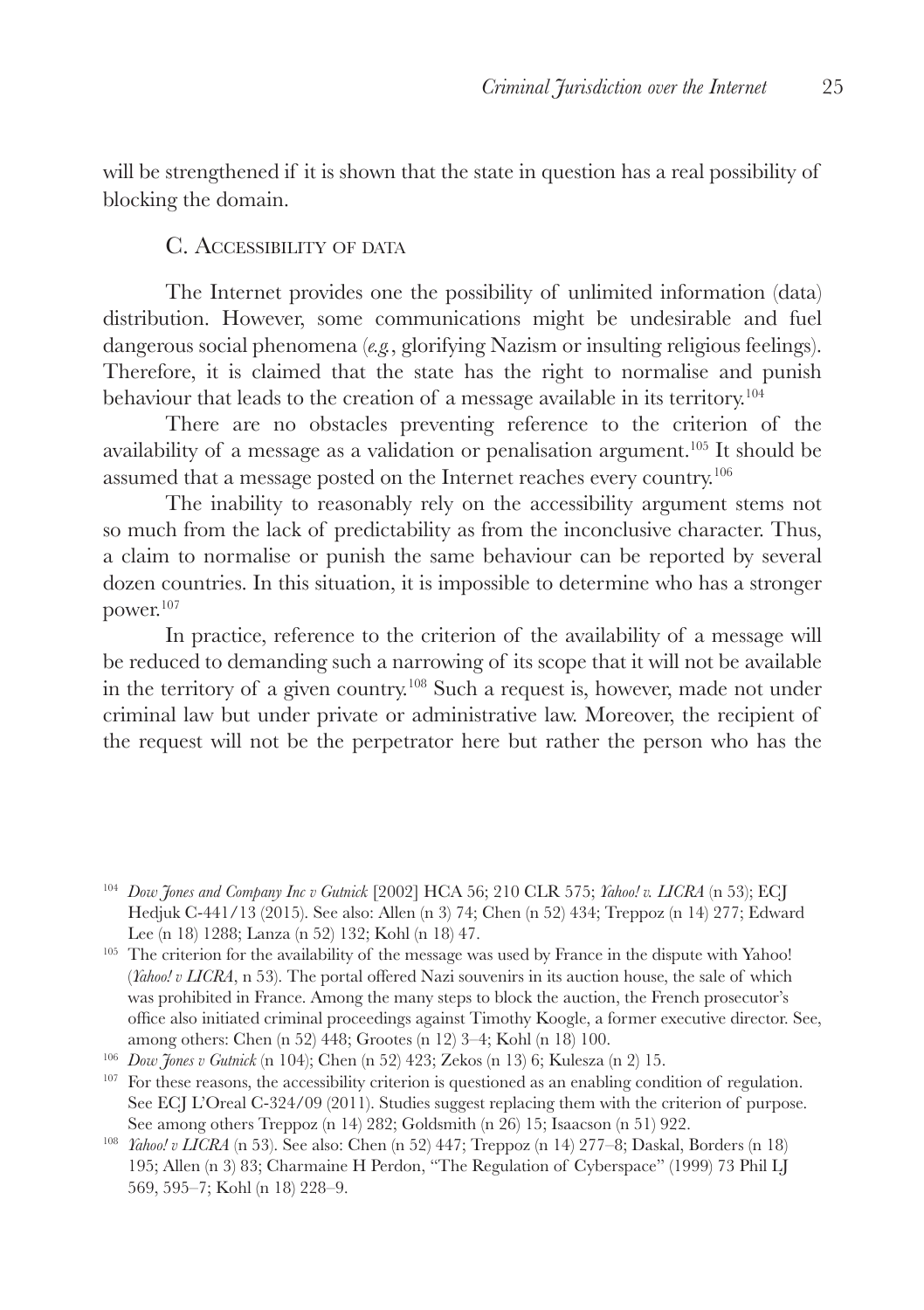technical means of modifying such a coverage (*e.g.*, administrator of the auction site on which souvenirs from the period of Nazi Germany are sold).<sup>109</sup>

#### D. Language of the message

Due to the undecidable nature of the jurisdictional link in the form of a message, some countries have begun using the criterion of language.110 Language can be a rational criterion that narrows the circle of information recipients and clarifies the scope of its effect. Moreover, it often coincides with the national criterion.

There are no formal obstacles preventing the construction of a meaningful language-based argument—both in the validation discourse and penalisation. The question is about their persuasive power. The language of the message should be considered in those cases in which it clearly identifies the information recipient. The situation is complicated in the case of common languages, in particular English, which is currently the *lingua franca* of cyberspace. Against this background, a problem of languages is also recognised as official in a larger number of countries (*e.g.*, Spanish, English, and German). Each of them will be able to rely on the same circumstance as a validation or penalisation argument, which will create further conflicts of jurisdiction.

#### VII. Process of weighing arguments based on <sup>a</sup> jurisdictional link

In international law, no universally accepted hierarchy of jurisdictional links has been developed. It appears necessary to present the method of weighing their significance. It will thus be possible to compare the strengths of the arguments that are based on them. The weighing method will be slightly different in the case of both types of arguments.

In the case of validation arguments, the weighing process must lead to an unambiguous determination of which directive of conduct applies to the person in a given classification. The effect of the validation discourse should be the answer to the question, "What is the norm applicable in situation X?" The person undertaking the activity must be able to determine the unambiguous content of the law binding him or her. This requirement does not mean that there will be any

<sup>109</sup> Chen (n 52) 452; Edward Lee (n 18) 1330.

<sup>110</sup> Treppoz (n 14) 282; Susan N Exon, "Personal Jurisdiction: Lost in Cyberspace?" (2003) 8 Computer L Rev & Tech J 21, 34.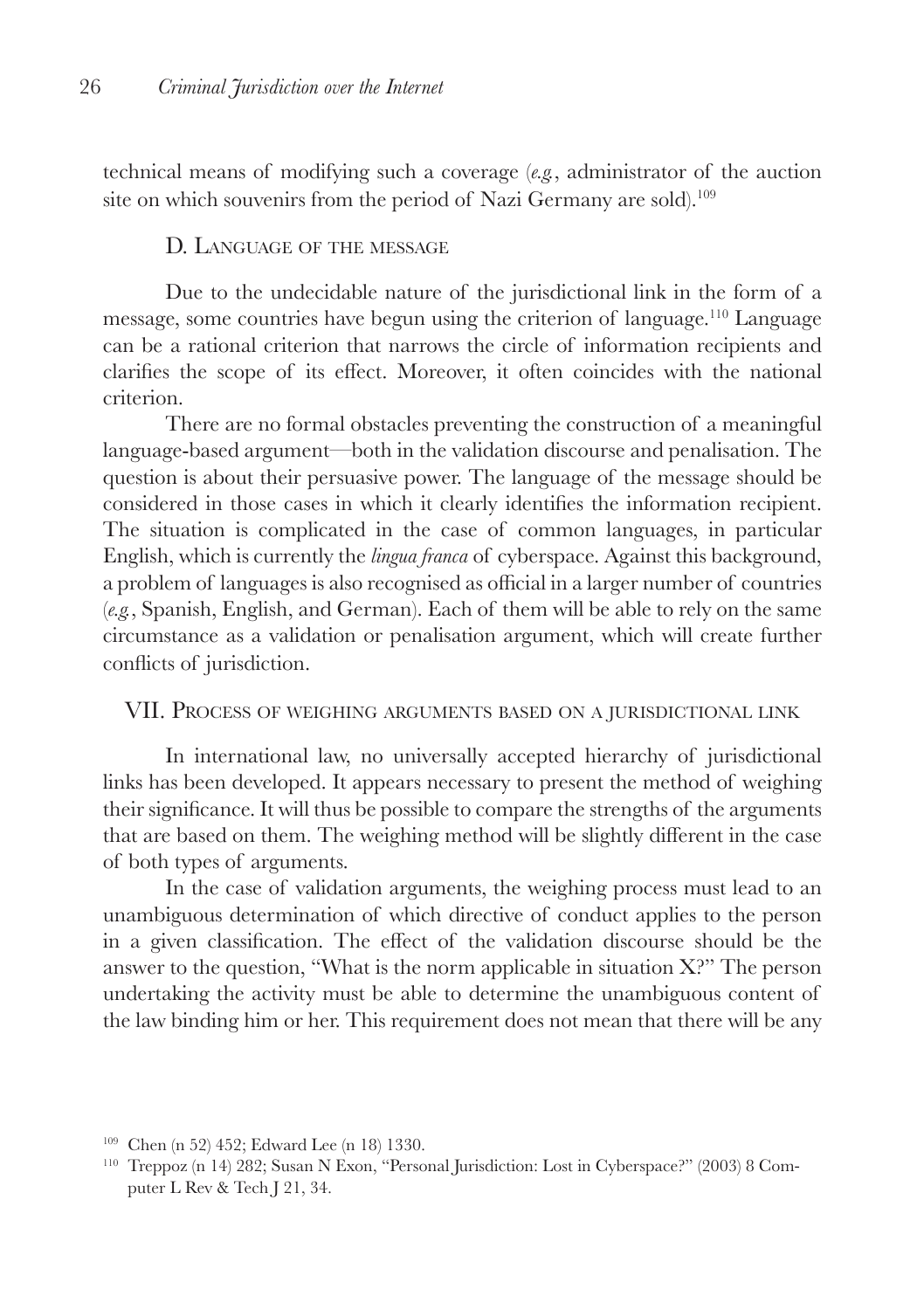certainty here. Rather, the need to unambiguously determine the content of one binding standard will be associated with a high risk of error.

Which of the arguments (interests) in favour of the right to regulate a given situation by state X will be considered the most important must be set *in concerto*. This process occurs in two stages.

First, the nature of the interests must be considered. International law has not developed a precise method of weighing them. There are no categories that can be characterised by greater recognition or recognisability. Moreover, the claim can be supported by many validation arguments, based on various links, which will be followed by their stronger binding power. When assessing the relevance of a country's interest, it is necessary to use the so-called rule of reason,<sup>111</sup> which is derived from four principles of international law: the principle of nonintervention,<sup>112</sup> the principle of equity,<sup>113</sup> the principle of proportionality,<sup>114</sup> and the prohibition of abuse of law.115 From this perspective, an attempt to normalise a given social situation by the state with a less significant interest (weaker argument) can be treated as a violation of international law (rule of reason) and be the subject of proceedings before the International Court of Justice.

Second, one should verify whether the claim of the state who holds the strongest arguments is not blocked by negative premise. Such a negative premise is the lack of objective predictability (foreseeability) of the occurrence of a given jurisdictional link. If a given circumstance is unrecognisable *ex ante* (at the moment of behaviour), then it cannot be the basis for a validation argument. Consequently, this argument must be rejected, which can lead to a denial of the right to regulate a given behaviour by a state. An attempt to enforce such a denied right might also constitute a violation of international law or human rights.<sup>116</sup>

Note also that for some norms, conflict-of-law rules apply. This point will be true primarily in the case of private law.117 In this respect, due to the existence of precise collision solutions, reference to the general rule of reason is not necessary.

The process of weighing penal arguments will be slightly different. The effect of penal discourse should be the answer to the question, "can the court of state X punish the perpetrator of the act?" There is no need to explicitly determine

<sup>111</sup> August (n 3) 535; Płachta (n 34) 122; Ryngaert (n 5) 143. <sup>112</sup> Ryngaert (n 5) 144.

<sup>113</sup> Subir K Chattopadhyay, "Equity in International Law: Its Growth and Development" (1975) 5 Ga J Int'l & Comp L 381, 392; Władysław Czapliński and Anna Wyrozumska, *Prawo mi*ę*dzynarodowe publiczne. Zagadnienia systemowe* (C.H. Beck 2014) 138–42. 114 Ryngaert (n 5) 148.

<sup>115</sup> Ryngaert (n 5) 150–1.

<sup>116</sup> Zając (n 15) 255–7. <sup>117</sup> Lanza (n 52) 142; Daskal, Borders (n 18), 182–3.